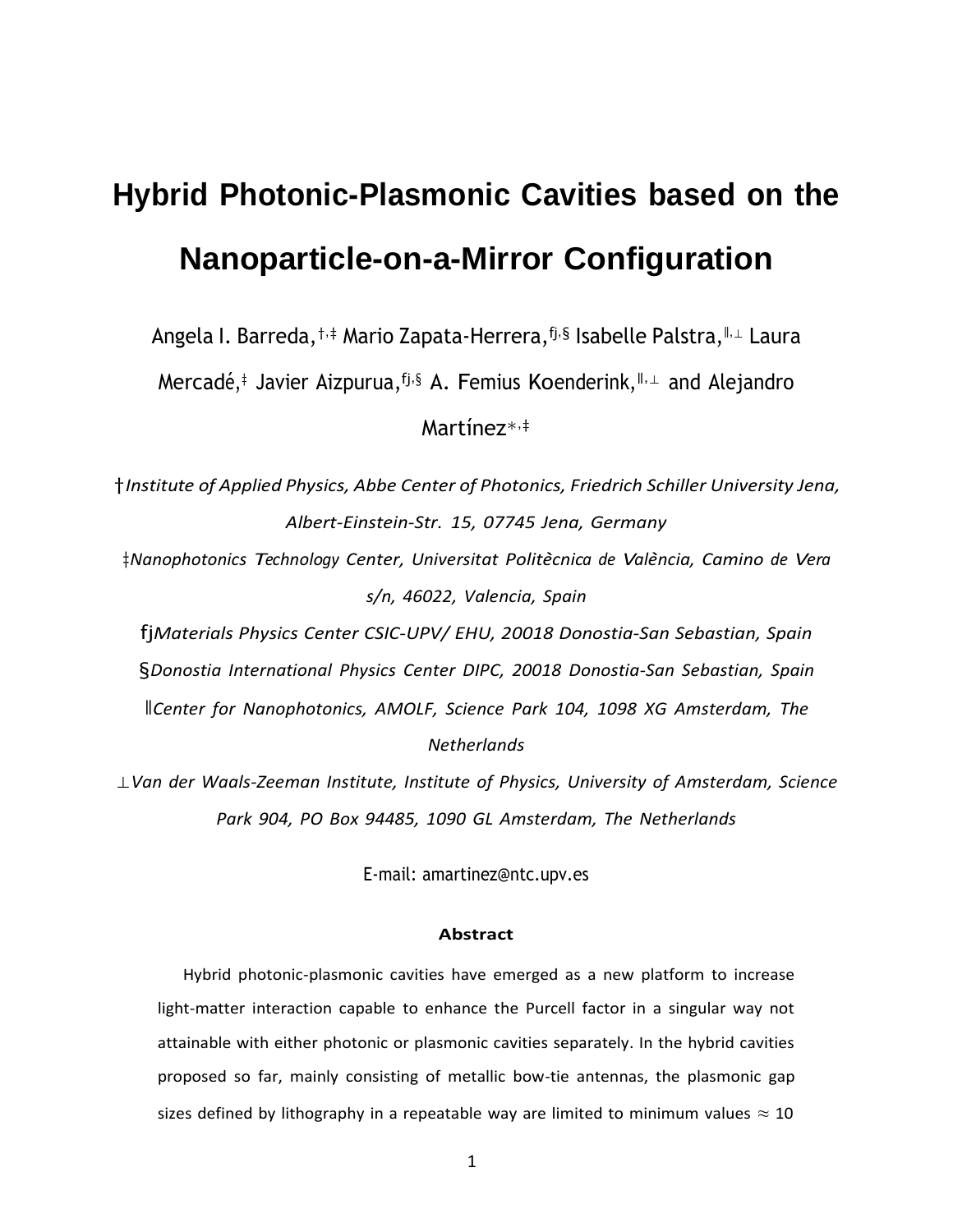nm. Nanoparticle-on-a-mirror (NPoM) cavities are far superior to achieve the smallest possible mode volumes, as gaps smaller than 1 nm can be created. Here, we design a hybrid cavity that combines a NPoM plasmonic cavity and a dielectric-nanobeam photonic crystal cavity operating at transverse-magnetic (TM) polarization. The metallic nanoparticle can be placed very close (*<* 1 nm) to the upper surface of the dielectric cavity, which acts as a low-reflectivity mirror. We demonstrate through numerical calculations that this kind of hybrid plasmonic-photonic cavity architecture exhibits quality factors, *Q*, above 10<sup>3</sup> and normalized mode volumes, *V*, down to 10<sup>−3</sup>, thus resulting in high Purcell factors ( $F_P \approx 10^5$ ), whilst being experimentally feasible with current technology. Our results suggest that hybrid cavities with sub-nm gaps should open new avenues for boosting light-matter interaction in nanophotonic systems.

## **Introduction**

Optical cavities are structures tailored to localize light in small volumes during long residence times. To quantify light-matter interaction in optical cavities, a key metric is the Purcell factor  $(F_P)$ ,<sup>1–3</sup> which is proportional to the ratio between the quality factor *Q* (or *Q*-factor) and the effective volume of the cavity mode, quantifying the local density of optical states (LDOS) at resonance  $\overline{a}$   $\overline{a}$ 

$$
F_{\rm P} = \frac{3}{4\pi^2} \frac{Q}{V} \tag{1}
$$

where *V* is mode volume normalized by the wavelength over the local refractive index cubed, (*λ/n*) <sup>3</sup> and the *Q*-factor measures the lifetime of a photon in the cavity in units of optical cycles. Dielectric cavities made of transparent materials enable very large Q values<sup>4</sup> since photons can remain for a long time inside the cavity without dissipation.<sup>5</sup> However, the mode volume, which accounts for the spatial extension of the electromagnetic field inside a cavity, has a diffraction-limited floor  $V \approx 1$ . Thus, reaching subwavelength confinement  $(V < 1)$  requires the use of metallic cavities with nm-scale plasmonic gaps.<sup>6,7</sup> This allows to overcome the diffraction limit at the expense of having low *Q*-factors (around 10) as a result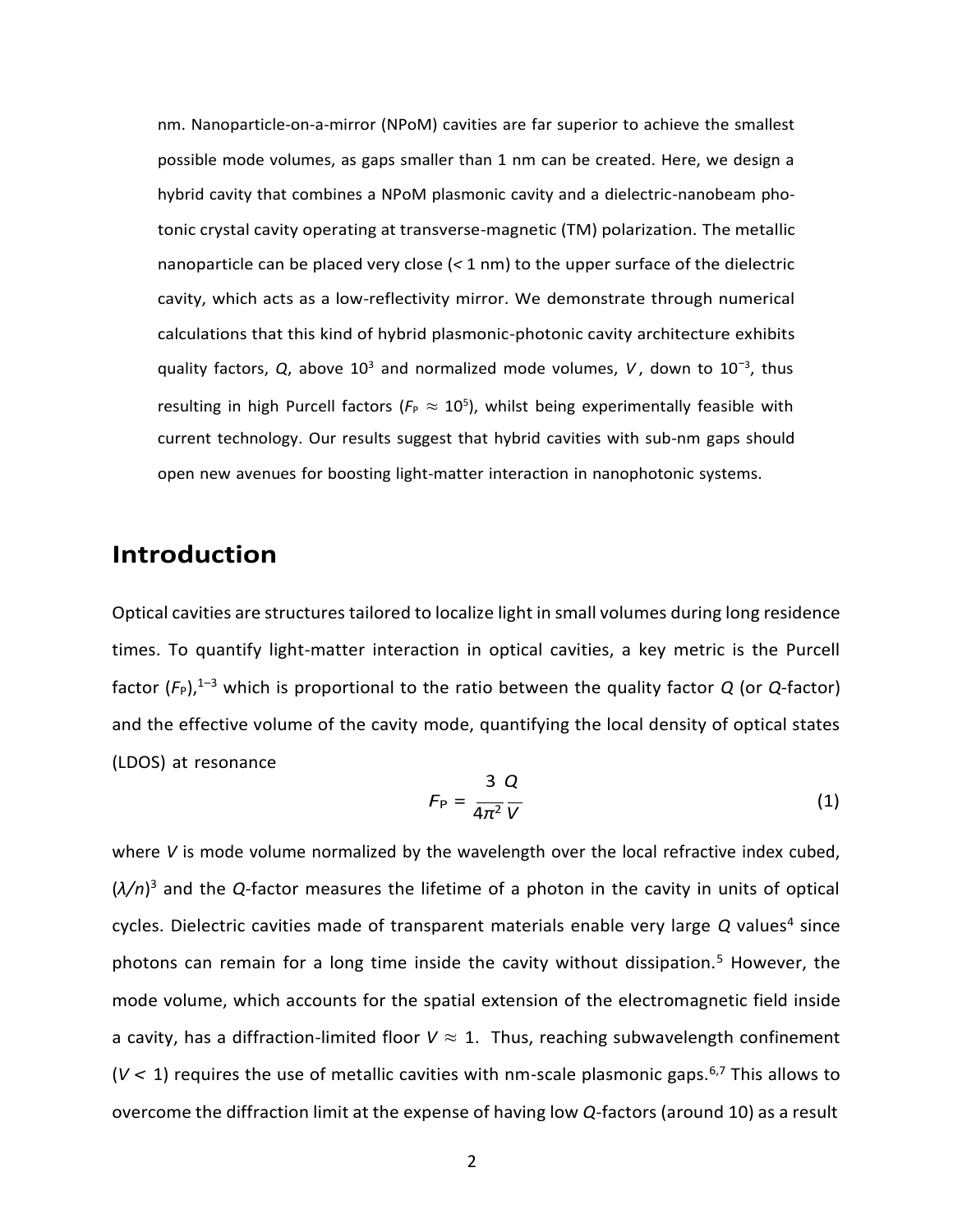of the large absorption and scattering losses provided by the metal. Basically, this constrains optimization of the Purcell factor: when increasing cavity storage times in a dielectric cavity, the spatial confinement cannot be extreme. Conversely, extreme subwavelength spatial confinement in nm-scale plasmonic gaps comes at the cost of very short photon lifetimes, thus reducing the *Q*-factor.8,9

In the last few years, hybrid plasmonic-photonic cavities $8,10-16$  have emerged as a promising way of mixing both types of confinement approaches, taking advantage of the idea of placing a gap plasmonic nanoantenna in a large field confinement region of a dielectric cavity where both modes, plasmonic and photonic, can hybridize. This results in new features not attainable by either plasmonic or photonic cavities when operating individually. Interestingly, such cavities enable tuning both the *Q*-factor and the normalized mode volume *V* by properly engineering the coupling between the plasmonic and photonic modes. <sup>11</sup> This also allows to harness the value of the Purcell factor so that it can be suitably chosen for different applications in classical and quantum optics. For the latter, previous works have mainly focused on single-photon sources, low-threshold lasers, strong coupling with quantum emitters or sensing and vibrational spectroscopy.  $11,17-19$ 

Among the different possible implementations of such hybrids, the integration of bow-tie nanoantennas as canonical plasmonic structures on dielectric photonic crystal cavities has a set of advantages, $11$  such as the low value of the mode volume of the photonic cavity and the possibility of fabrication using conventional lithography methods. Noticeably, such hybrid cavities have not yet witnessed an experimental demonstration, although several experiments have confirmed the integration of bow-tie nanoantennas in dielectric waveguides.  $20-25$  A main limitation of this hybrid plasmonic-photonic cavity approach is that the bow-tie gap is defined by lithography, which limits its minimum attainable value. Whilst reaching gap widths below 10 nm is attainable,  $26-28$  repeatability is very poor: given a same nominal value, the obtained gap width is extremely dependent on the local conditions and can take different values - or get closed - for different bow-tie nanoantennas, even when fabricated in same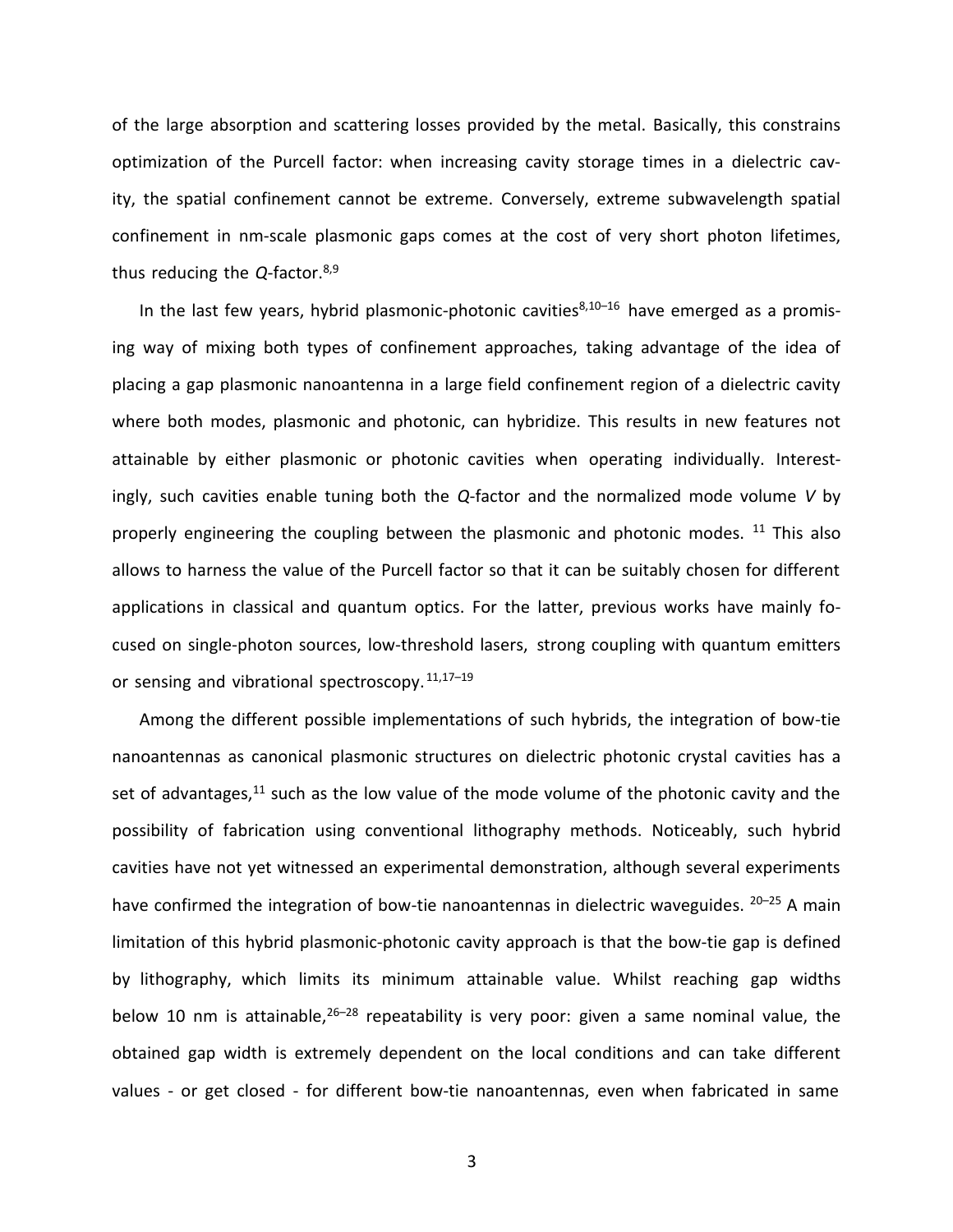lithography step.<sup>21,28</sup> In general, reaching nm- and sub-nm plasmonic gaps in a controllable fashion becomes extremely complex and hardly reconcilable with the multistep lithography challenge of integration with photonic cavities.

A much more appealing approach to reach nm- and sub-nm-scale plasmonic gaps in a repeatable way is by vertical deposition. Within this paradigm, nanoparticle-on-a-mirror (NPoM) plasmonic cavities have demonstrated unrivalled performance in extreme spatial field confinement.<sup>29–31</sup> The smallest demonstration of mode volume so far has been in picocavities, where the electromagnetic field is ultimately confined around a single metallic atom.<sup>7,32,33</sup> By using molecular monolayers, or atomically thin layers, so-called nanocavities can be routinely achieved, i.e. mode volumes  $\leq \lambda^3/10^5$ .

In order to hybridize such gap modes as exist in vertically assembled NPoM structures with a photonic crystal cavity, one would require a confined photonic mode with the main component of the electric field pointing along the vertical direction. Unfortunately, photonic crystal cavities usually operate with transverse-electric (TE) modes, which have the main component of the transversal electric field pointing in-plane. This is because TE bandgaps are more easily obtained than their transverse magnetic (TM) counterparts when implemented by drilling holes in thin ( $\approx$  200 nm) high-index semiconductor films.<sup>34</sup> In this work, we introduce a novel class of hybrid cavity resulting from the hybridization between a metallic nanoparticle and a photonic crystal cavity that supports a highly-confined TM mode at  $\lambda_c \approx 700$  nm. We show that the upper surface of the photonic crystal can act as a lowreflectivity mirror when the metallic nanoparticle is placed on top of it. For nanoparticlemirror gaps (*d*) around 1 nm, we observe a strong reduction of the mode volume without a significant impairment of the *Q*-factor of the photonic cavity. Compared to the Purcell factors acquired with feasible gaps ( $d \approx 10$  nm) for hybrid plasmonic-photonic configurations obtained from TE photonic modes, we reach an improvement of one order of magnitude. We also discuss the possible experimental design, which would require the use of materials with high refractive index (*n >* 3) and negligible losses at visible and near-infrared spectral ranges,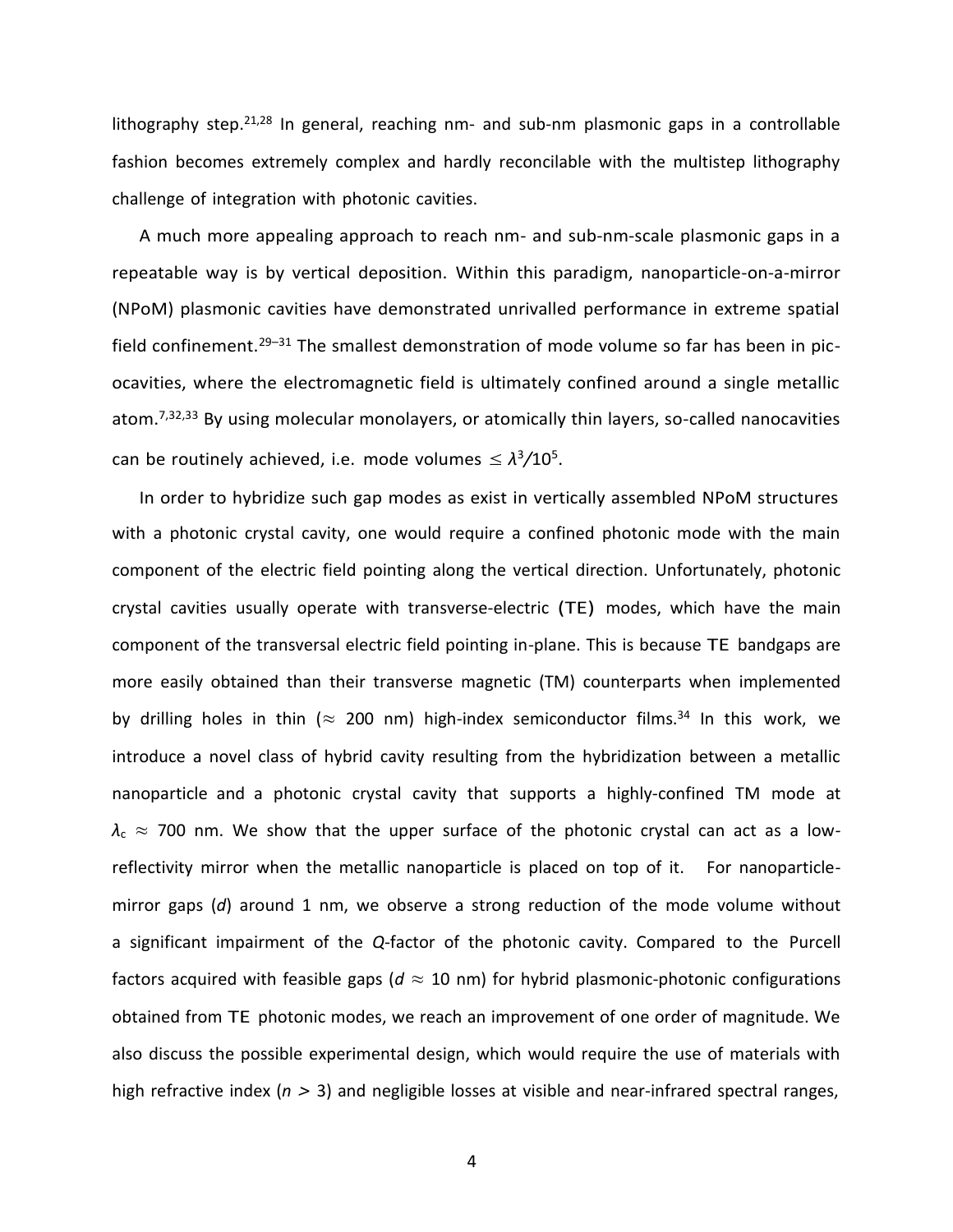being gallium phosphide a feasible candidate.

#### **Description of the hybrid system**

The system under study in this work is schematically depicted in the top panel of Fig. 1: A metal nanoparticle is placed on top of a one-dimensional photonic crystal cavity created in a high-index dielectric nanobeam. These two elements are depicted separately in the left and right panels of Fig. 1. The goal of the hybridization is to improve the quality factor of the plasmonic nanoparticle by suppressing scattering pathways as a result of the photonic bandgap of the dielectric cavity, and to simultaneously decrease the mode volume of the dielectric cavity by squeezing the field with the metal nanoparticle. Note that, unlike in the standard NPoM configuration where the mirror is a metallic surface, in the proposed hybrid structure, it is the upper interface of the photonic crystal what acts as a mirror. This means that a high-index of refraction is required to increase the reflectivity of the interface and boost the light confinement in the spacing gap. Moreover, in the current scheme, extreme light confinement will take place for the electric field pointing from the upper interface towards the metal nanoparticle. This means that the dielectric cavity must operate for TM polarization (or odd-parity modes in the context of photonic crystal slabs<sup>35,36</sup>). Obtaining odd-parity photonic bandgaps is not easy in thin semiconductor nanobeams drilled by holes, which usually tend to have bandgaps for TE modes.<sup>35</sup> However, by using thick substrates made of high-index dielectric materials (such as silicon), the realization of high-Q cavities for odd (or TM) modes by drilling nanoholes becomes feasible.<sup>37,38</sup> Nevertheless, in order to operate at visible or near-infrared wavelengths, where many applications in the contexts of cavity quantum electrodynamics can be found, silicon is not allowed and there are not so many transparent materials with a large index of refraction. Recently, gallium phosphide has been suggested as an interesting optical material for nonlinear<sup>39</sup> or optomechanical<sup>40</sup> applications. Interestingly, it shows a large refractive index (*n >* 3) and is transparent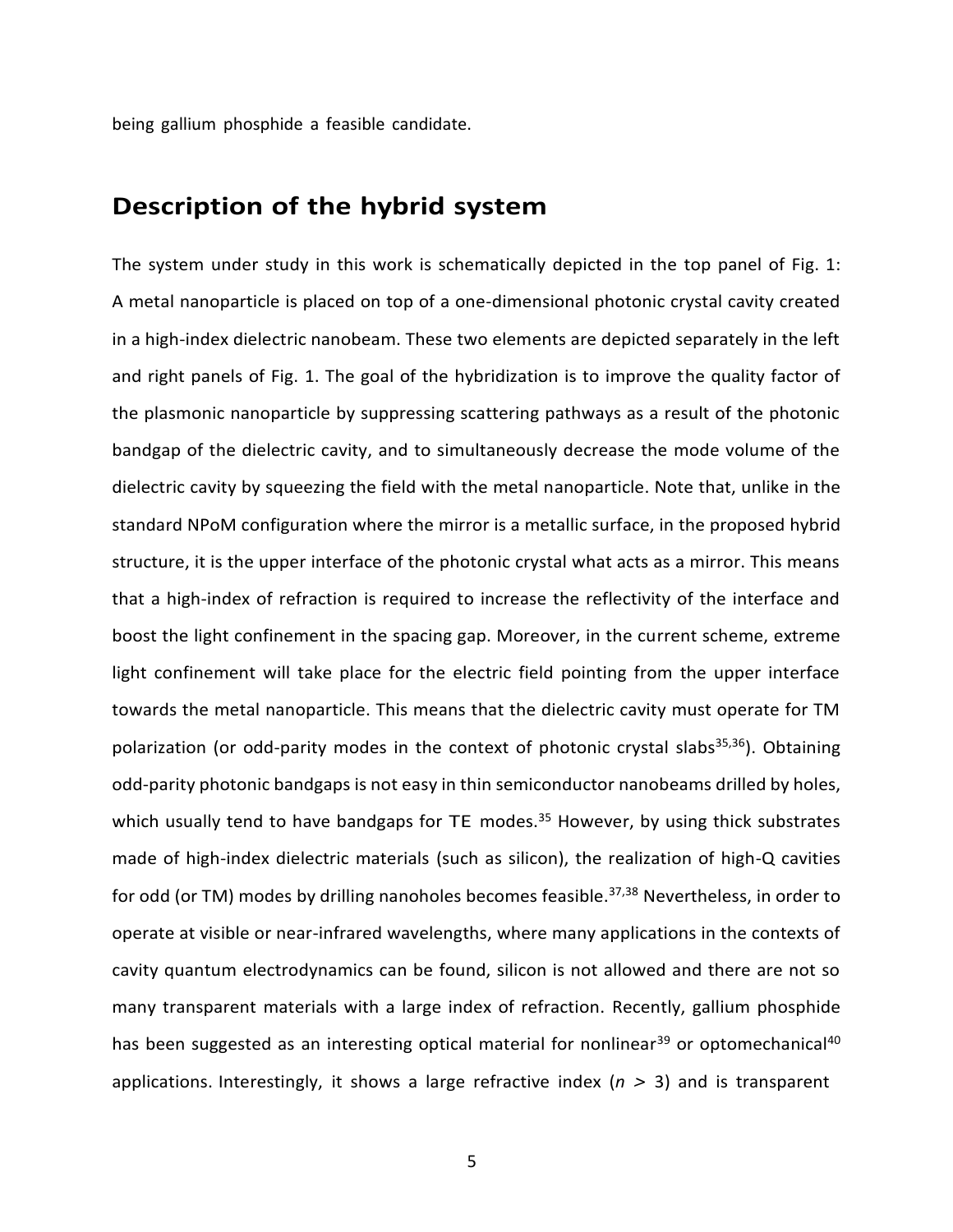at wavelengths over  $\lambda$  = 570 nm. For those reasons, this is the material that we have chosen to implement the photonic crystal cavity. In order to evaluate the effects of the dielectric substrate on the optical properties of the metal nanoparticle (when place in its close proximity), we also consider the intermediate system depicted in the bottom panel of Fig. 1. The analysis of this structure will allow us to separate the effects induced by the nonstructured dielectric substrate, merely acting as a "bad" mirror, and the whole perforated cavity having a bandgap for TM-polarized light.



Figure 1: Conceptual scheme of the hybrid system under study. (Top) A metallic nanoparticle is placed on top of a dielectric cavity. Both structures are spaced by a tiny gap of thickness *d*. The isolated systems are a metallic nanoparticle (left), in this case a gold nanosphere; and a photonic crystal cavity (right) having a photonic bandgap for TM modes. An intermediate system (bottom) arises when the metal nanoparticle is placed on top of a nonstructured dielectric medium.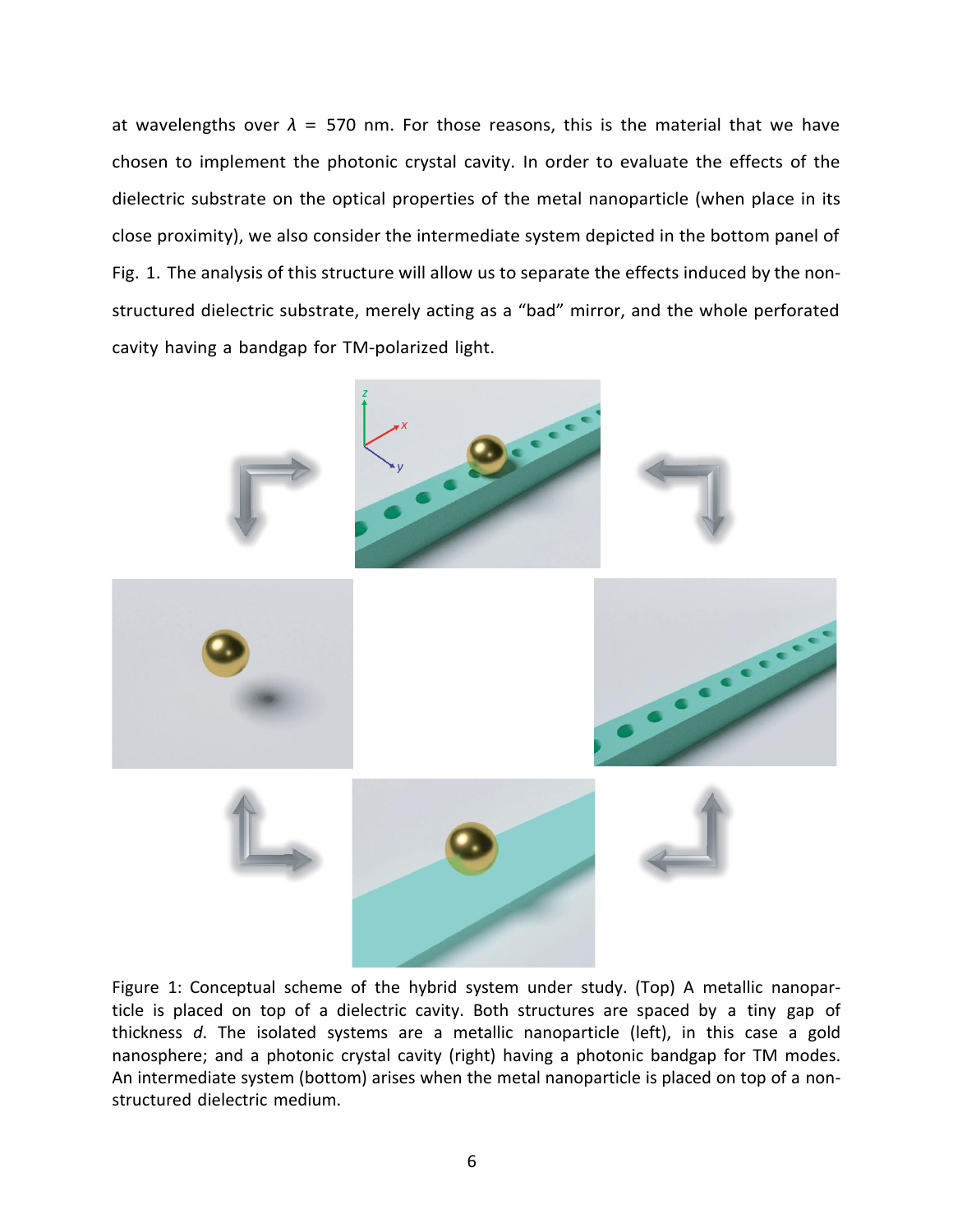### **Numerical Results**

We start by considering the electromagnetic response of an isolated metallic nanosphere, which for small radius exhibits a dipolar plasmonic response at visible wavelengths. In Fig. 2a, we show the calculated normalized local optical density of states (LDOS) for a gold nanosphere of radius  $R = 40$  nm (see Methods for details about the LDOS calculations), which displays a dipolar electric resonance at  $\lambda_{NP} \approx 500$  nm. For all the results shown in this manuscript, the LDOS is calculated by considering an electric dipole (whose dipole moment is oriented along the *z*-axis, i.e., along the line connecting the sphere and the cavity) centered at 0.5 nm below the sphere and 0.5 nm above the surface of the beam as the illumination source. In analogy to Ref. 11, LDOS values are normalized to the LDOS in vacuum at the same wavelength, with LDOS containing the radiative and nonradiative contributions. The optical quality factor  $Q_{NP} = 17.45$  (retrieved by means of a Fano lineshape fitting) and the normalized mode volume  $V_{NP} = 2.2 \times 10^{-6}$  are shown in the inset. The normalized mode volume *V* is obtained by using the value of the normalized LDOS at the peak of the resonance, and then applying Eq. 1. Noticeably, *V* becomes very small, as expected from plasmonic cavities, far smaller than the diffraction limit. The extreme confinement is clearly appreciated in Fig. 2b, which depicts the near-field map corresponding to the *z*component of the electric field under resonance, with linearly polarized light (along the *z*axis) propagating along the *x*-axis. This figure corroborates the dipolar character of the excited mode at resonance in Fig. 2a.

When the photonic crystal cavity is considered, the *Q* vs. *V* situation is reversed. Our dielectric cavity consists of a gallium phosphide (GaP with refractive index *n* = 3*.*49) nanobeam of width  $w = 200$  nm and thickness  $t = 250$  nm drilled with circular holes. To build the cavity, we calculate the parameters to get a TM band-gap around  $\lambda \approx 700$  nm, which happens for a period  $P_M$  = 165 nm and hole radii of  $R_M$  = 43.725 nm. We choose this wavelength because, as shown in previous works, $11$  the nanoparticle resonance must be blue-shifted regarding that of the photonic cavity to improve the performance of the hybrid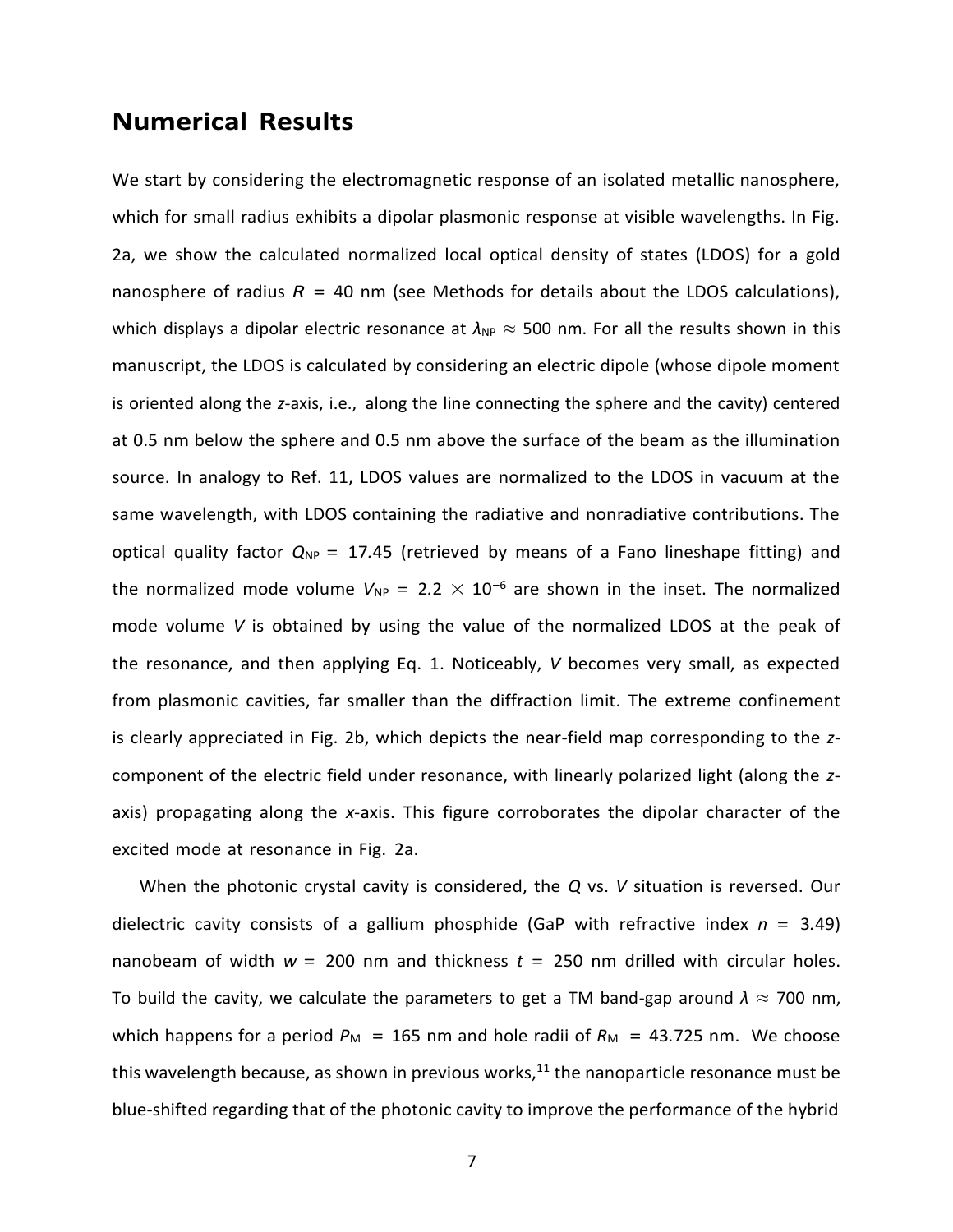

Figure 2: Simulation results of the different building blocks of the hybrid cavity. (a) Normalized LDOS, quality factor and normalized mode volume and (b) Mode profile (ZX crosscut) of the *z*-component of the electric field for a gold nanoparticle of radius *R* = 40 nm. (c,d) are as (a,b) but for the dielectric gallium phosphide photonic crystal cavity described in the main text. (e,f) are as (a,b) but assuming that the nanosphere ( $R = 40$  nm) is placed on top of a non-structured gallium phosphide dielectric slab (width *w* = 200 nm and thickness  $t = 250$  nm).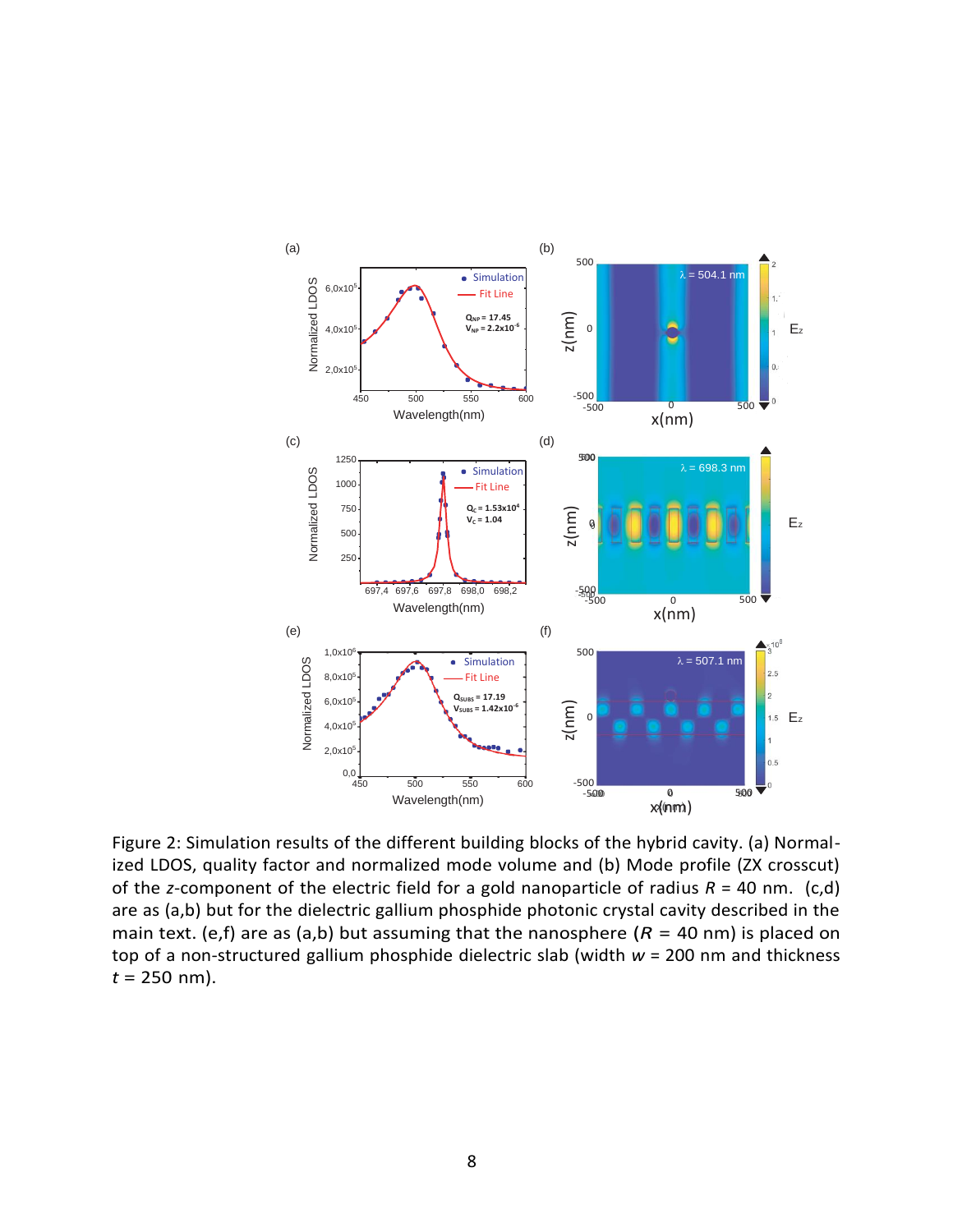cavity with respect to the bare components. Nevertheless, the resonance wavelength could be either red- or blue-shifting by changing the parameters defining the photonic crystals. With the previous dimensions, we form two TM mirrors with ten holes each at every side of the cavity. The photonic cavity is subsequently formed by adiabatically changing the dimensions of the mirrors when moving towards the cavity center, where the nanoparticle will be placed. In particular, we reduce the period and hole size of the photonic crystal during seven holes at each side of the cavity by means of an quadratic adiabatic transition down to  $P_D = 138.6$  nm and  $R_D = 36.729$  nm, respectively.<sup>37,38</sup> This leads to a confined TM mode with a large Q factor, as shown in Fig. 2c, which depicts the obtained normalized LDOS for the isolated photonic cavity, calculated by considering the illumination of an electric dipole placed 0.5 nm above the cavity. From the fitting of the data to a Lorentzian lineshape, the *Q*-factor and normalized mode volume *V* values are extracted. In this case we obtain a large  $Q$ -factor ( $Q_C$  = 1.54  $\times$  10<sup>4</sup>), which could be further engineered to values even above 10<sup>5</sup>, and a diffraction-limited normalized volume  $V_c \approx 1$ . Looking at the mode profile of the *z-c* omponent of the electric field distribution in the cavity at resonance (see Fig. 2d) (ZX crosscut of the cavity design corresponding to the length-thickness plane at the middle of the beam width), we can observe that it has evanescent tails of *E<sup>z</sup>* on top of the upper interface, which may couple to the evanescent field perpendicular to the nanosphere surface (Fig. 2b) thus giving rise to the pursued hybridization of the plasmonic and photonic resonances. The field distribution, calculated by using the COMSOL Multiphysics eigenmode solver, corresponds to the fundamental mode (see Methods section for further details). Henceforth all the near-field maps shown in this work are obtained using this methodology.

In order to estimate the effect of the dielectric layer acting as a low-reflectivity mirror, we also simulate the response of the metallic nanosphere when located on the top of an nonstructured GaP nanobeam (width *w* = 200 nm and thickness *t* = 250 nm) to determine the influence of the dielectric substrate on the electromagnetic behavior of the gold nanoparticles. In other words, we simulated the same geometry as in the case of the hybrid cavity (below)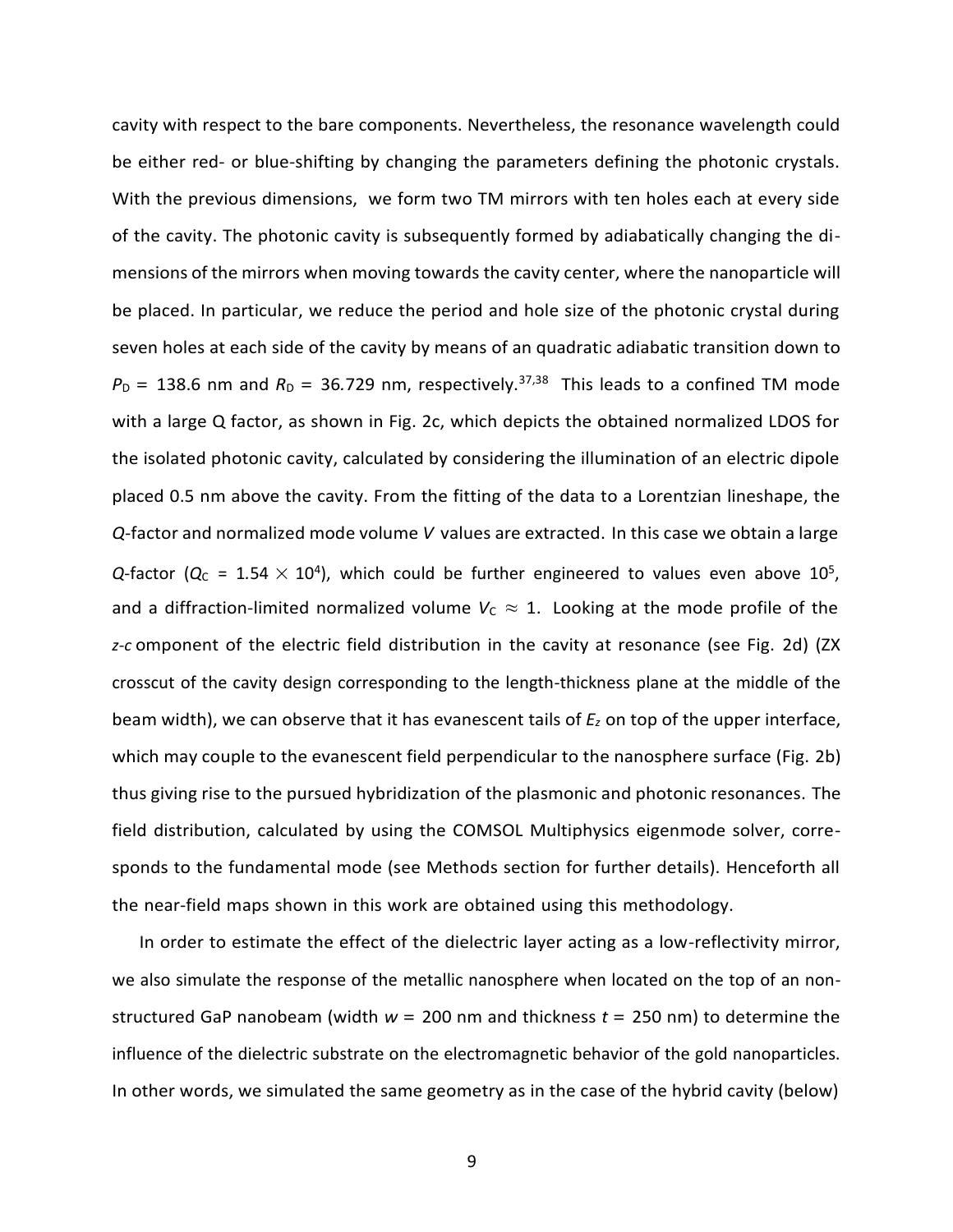but without holes. The gap between the metallic sphere and the dielectric slab corresponds is *d* = 1 nm, a value that is kept in all our calculations. For this configuration, the *Q*-factor  $(Q_{\text{SUBS}} = 17.19)$  and normalized mode volume *V* ( $V_{\text{SUBS}} = 1.42 \times 10^{-6}$ ) are similar to those obtained for the isolated sphere. This evidences that the GaP substrate behaves as a "bad" mirror as well asthe necessity of including the photonic crystal to build up the hybrid system.

To form the hybrid cavity, we place the gold nanosphere on top of the photonic crystal beam (top panel, Fig. 1) keeping  $d = 1$  nm. In real experiments, this spacer would be filled by a self-assembled monolayer (SAM). To understand how the detuning between the cavity and nanosphere resonant wavelengths affects the results, different radii for the metallic nanosphere are considered, varying from *R* = 30 nm to 70 nm in 10 nm steps. In Fig. 3a and b, the normalized LDOS spectra, the *Q*-factor and the normalized mode volume values *V* for the different analyzed hybrid systems are shown. Again, the LDOS is obtained by considering the illumination of an electric dipole placed 0.5 nm above the cavity, whose dipole moment is oriented along the *z*-axis. The parameters of the hybrid,  $Q_{HYB}$  and  $V_{HYB}$ , are retrieved through the fitting of the LDOS to a Fano lineshape. By comparing the results for the hybrid and the bare systems, it is observed how the hybrid  $Q_{HYB}$  and  $V_{HYB}$  take intermediate values between those of the photonic cavity and the nanoparticle. This means that, as expected, the hybrid cavity enables small volumes (order 10*<sup>−</sup>*<sup>3</sup> ) below the diffraction limit whereas  $Q<sub>HYB</sub>$  remains relatively high (order  $10<sup>3</sup>$ ). This is an indicator of the hybridization of the cavity and nanoparticle responses. The hybridization effect is clearly observed in Fig. 3c, where we represent the mode profile (ZX crosscut) of the *z*-component of the electric field for a nanosphere-based hybrid cavity with  $R = 40$  nm. The extreme concentration of the electric field in the gap, mimicking what takes place in standard NPoM systems, is shown in the inset. In Fig.3a we also observe that as the gold nanoparticle radius increases, its resonant wavelength is red-shifted and the detuning between the metallic nanosphere and the nanobeam cavity decreases. As a result, the resonances are broadened and both the *Q*factor and normalized mode volume decrease. In fact, the results for *R* = 30 nm corresponds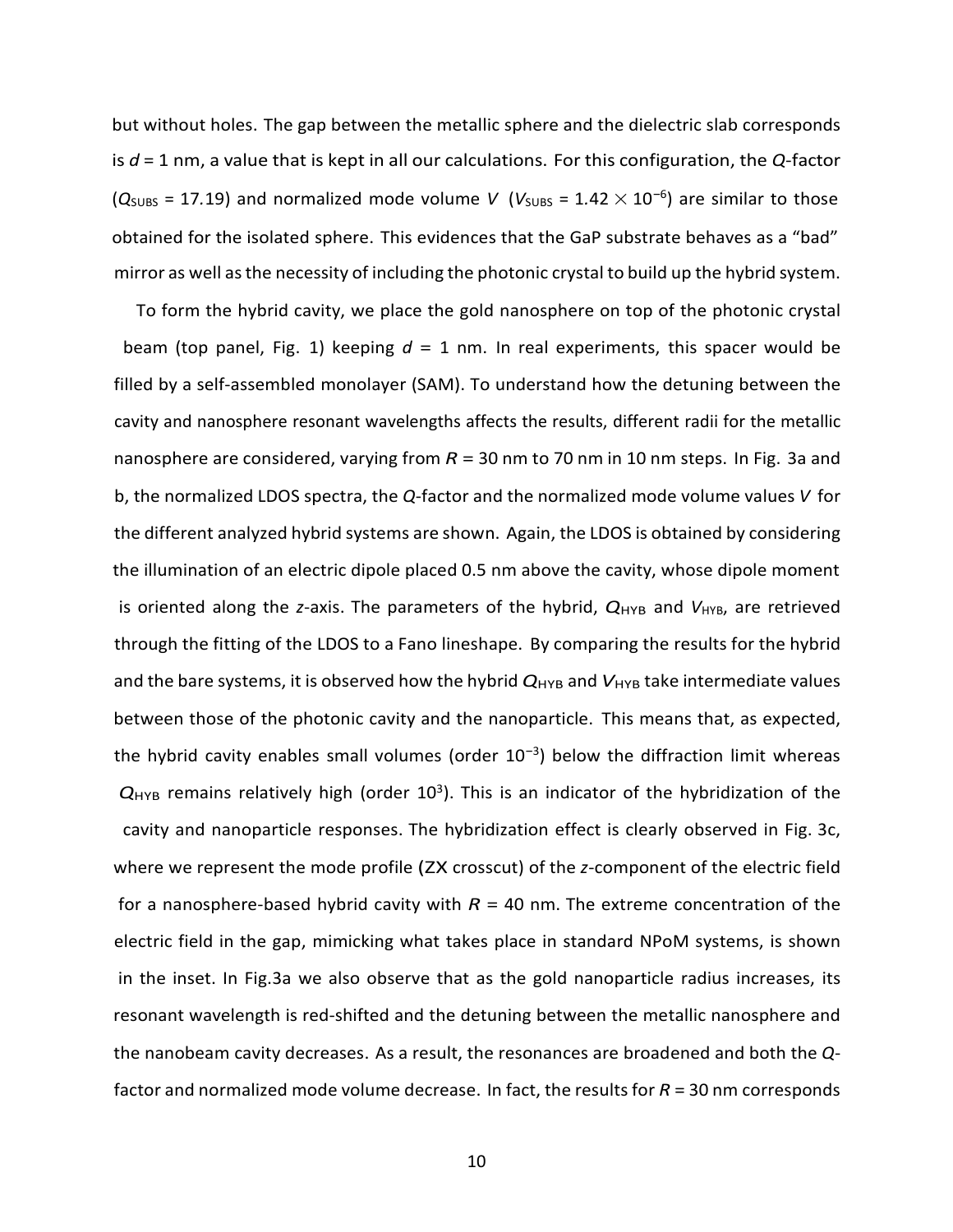

amplitude in the gap ( $|{\sf E}_{\sf{gap}}|$  represented in the inset) for a *R* = 40 nm nanosphere-based Figure 3: Simulation results of the hybrid cavity as a function of the gold nanosphere radius. (a) Normalized LDOS and (b) quality factor and normalized mode volume for the hybrid system constituted by the cavity beam and a gold nanoparticle of radius varying from *R* = 30 nm to 70 nm. The sphere is separated from the cavity by a gap of *d* = 1 nm. (c) Mode profile (ZX crosscut) of the *z*-component of the electric field normalized to the electric field hybrid cavity.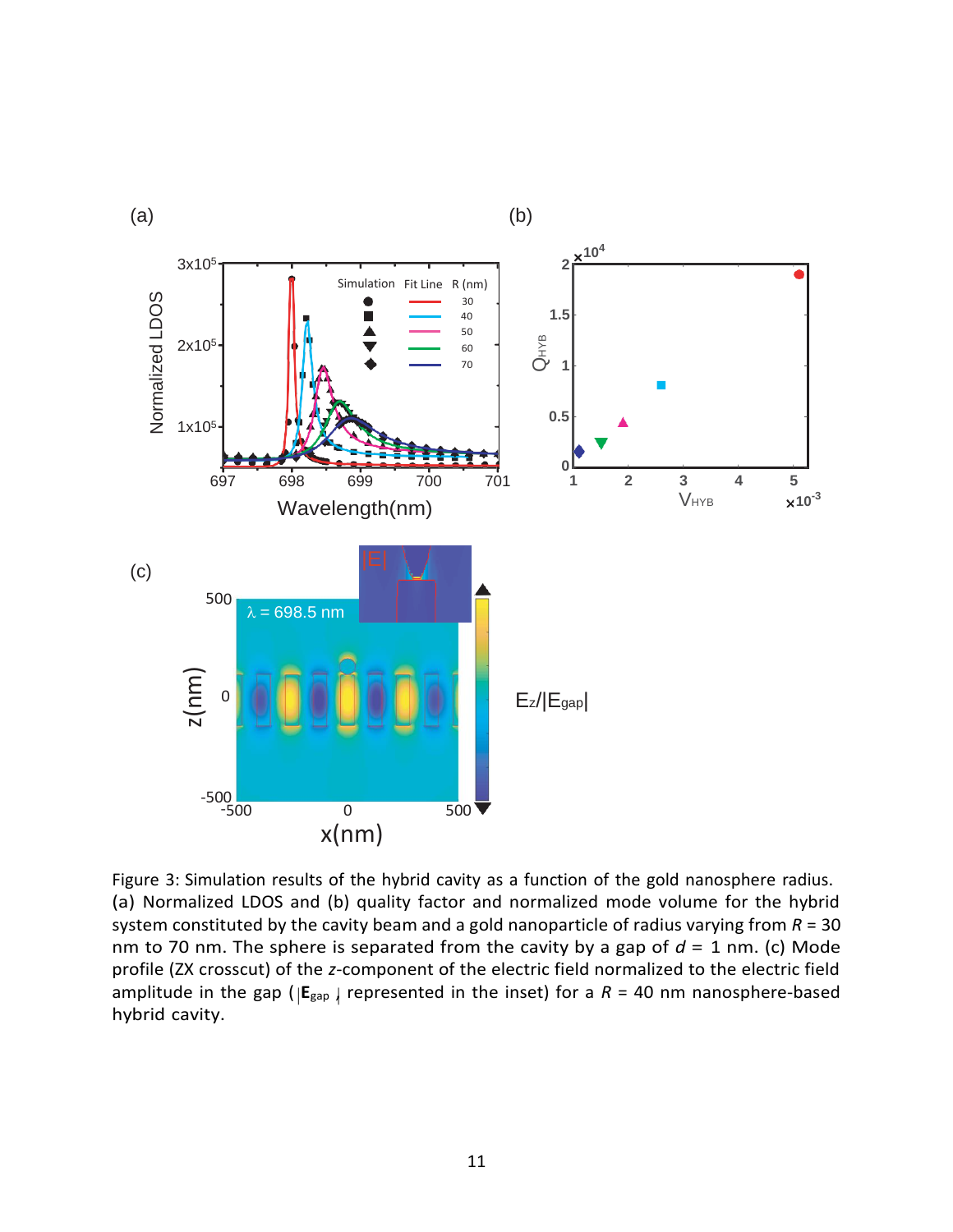to  $Q_{\text{HYB}} = 1.9 \times 10^4$  and  $V_{\text{HYB}} = 5.1 \times 10^{-3}$  whilst for  $R = 70$  nm, they are  $Q_{\text{HYB}} = 1.6 \times 10^3$ and *V*<sub>HYB</sub> = 1.1 × 10<sup>-3</sup>. We also performed simulations for smaller spheres (not shown). In particular, for *R* = 20 nm we get that  $V_{\text{HYB}} \approx 10^{-2}$ , which means that strong subwavelength spatial confinement arisen from the plasmonic response is eventually lost.

We also consider different shapes of the metallic nanoparticle to be coupled to the photonic crystal cavity: a nanocube and a nanoellipse (see Fig. 4). Metal nanocubes, which as well as nanospheres can be easily built by chemical procedures, are also able to play the role of the plasmonic particle in NPoM configurations.<sup>31,41</sup> Remarkably, the results in terms of *Q* and *V* are similar to the case of the nanosphere previously presented in Fig. 3. The nanoellipse, which also shows clearly the hybridization between the plasmonic and photonic resonances, is included to mimic the effect of a sharp metallic tip that may be placed near the SAM, as in other previous experiments for extreme light-matter interaction in sub-nm gaps.<sup>42</sup> This demonstrates that our proposed design is versatile and capable of functioning as a hybrid for different kinds of metallic nanoparticles.

To gain further insight into the hybridization of the metallic nanoparticle with the dielectric cavity, in Fig. 5, we plot the mode profile of the amplitude of the electric field (|**E**|) for the XY crosscut (corresponding to the top surface of the cavity) at the position of the dipole (0.5 nm above the cavity). The analysis is performed for the three different studied geometries (sphere, ellipsoid and cube). For comparison, the field on the bare cavity is also included. Noticeably, when the metallic particle is considered, a subwavelength hot-spot is observed just below the nanoparticle. This hot-spot, which closely resembles the standard NPoM case, results from the squeezing of the evanescent vertical field in the photonic cavity by the plasmonic nanoparticle.

Besides the Purcell factor, it is also worthwhile to consider the radiative efficiency of the different hybrid modes. In the calculations above, we have considered both radiative as well as non radiative contributions to the LDOS. In order to ensure an efficient excitation to the environment (bright hybrid mode), it is desirable that the radiative contribution dominates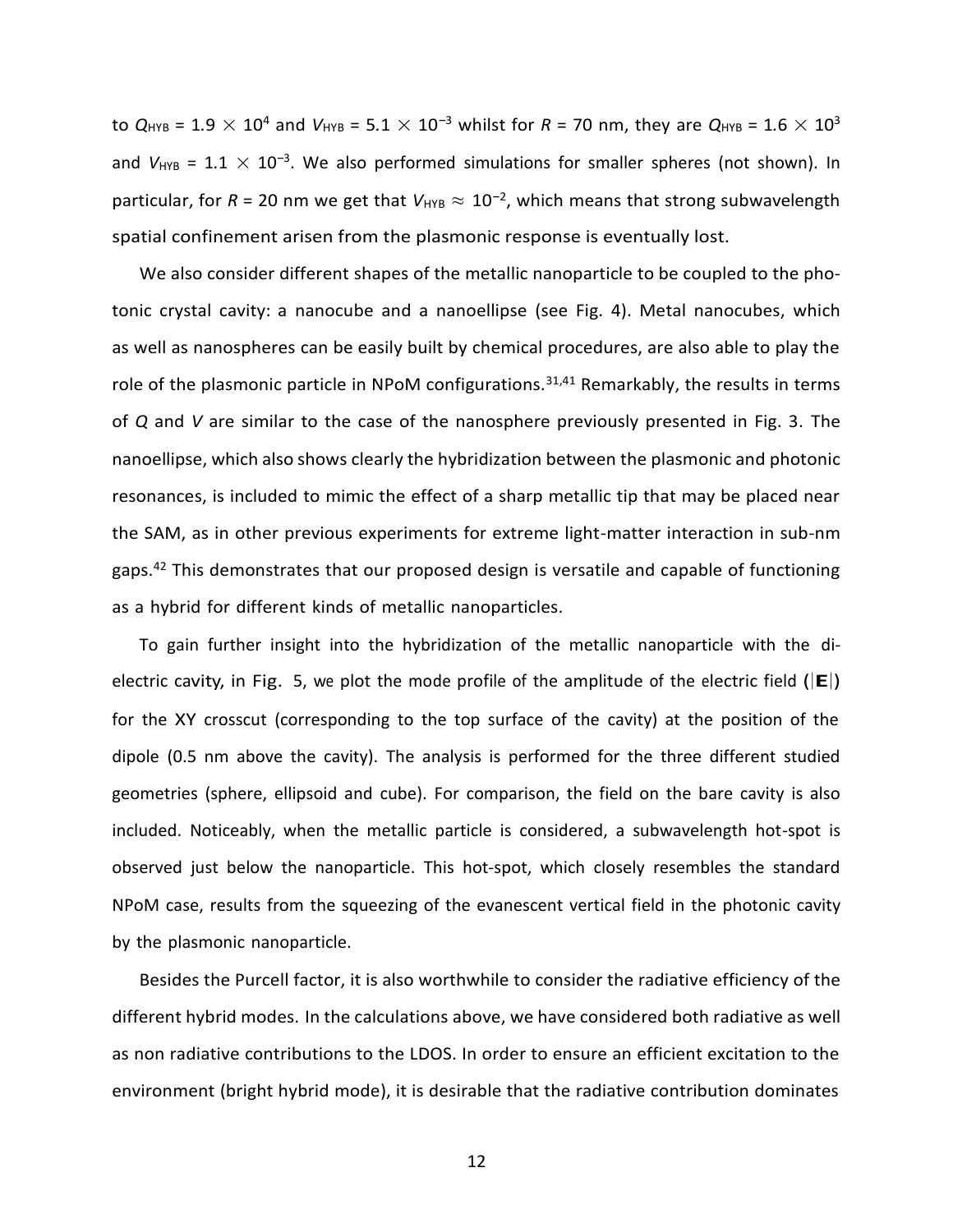

| | ( **E**gap , represented in the inset) for a nanocube-based hybrid cavity. The length side of the Figure 4: Simulation results of alternative configurations for the hybrid cavity. (a) Normalized LDOS, quality factor and normalized mode volume and (b) Mode profile (ZX crosscut) of the *z*-component of the electric field normalized to the electric field amplitude in the gap cube is *l* = 75 nm. (c,d) are as (a,b) but for a nanoellipse-based hybrid cavity. The width and length of the ellipsoid are  $w_e$  = 40 nm and  $l_e$  = 70 nm, respectively.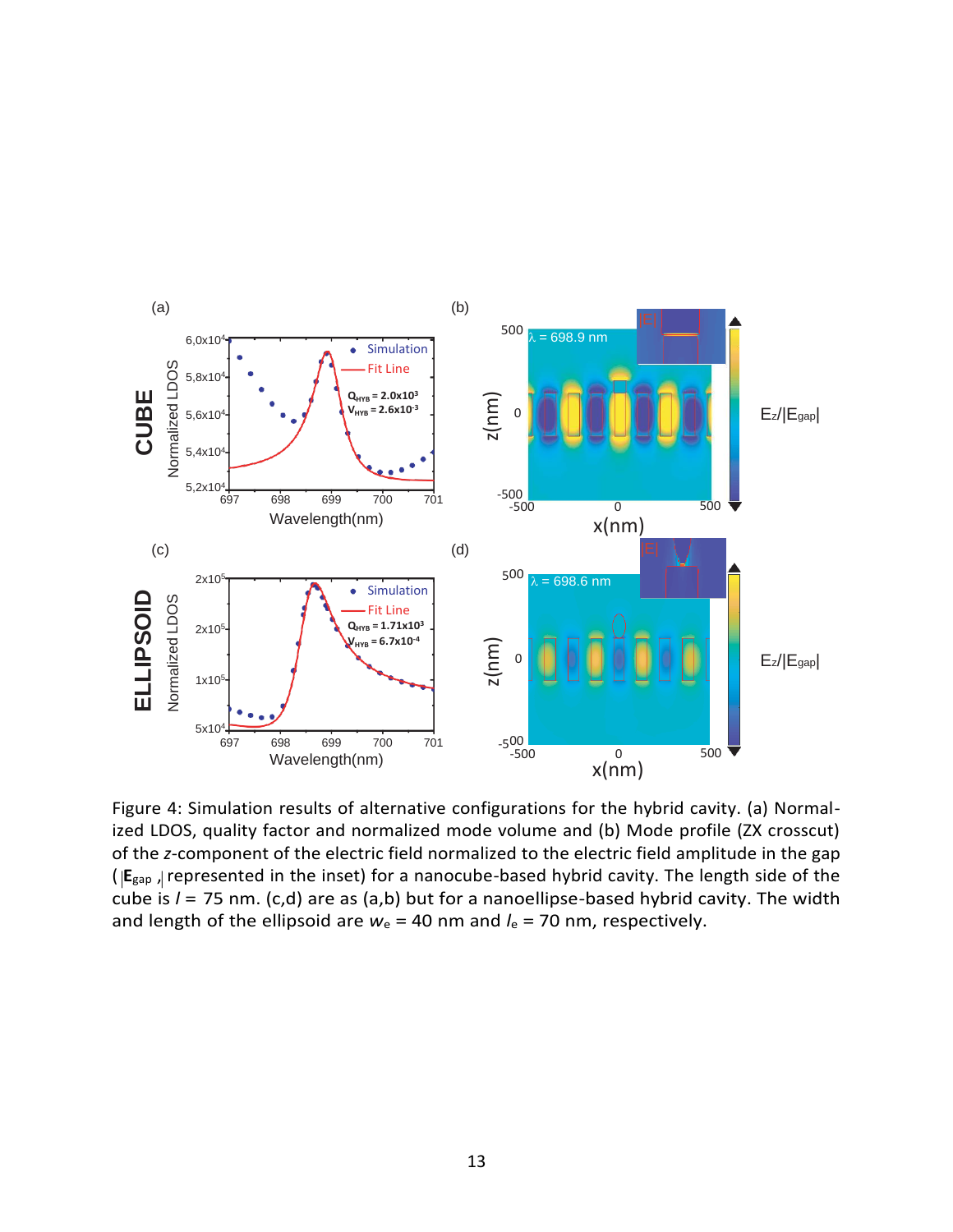over the non-radiative one. For the different analyzed geometries (sphere, ellipsoid, and cube), our simulations show that the ellipsoid and the spheres (specifically those with smaller radius) display a higher radiation efficiency (radiative vs. non-radiative ratio between 1 and 2) than the nanocubes. This behaviour can be explained attending to the hybridization of the TM fundamental mode of the cavity with the plasmonic mode excited in the NP. As the particle exhibits a more dipolar character, the hybridization between the modes of the cavity and the NP is larger, increasing the radiative power density with respect to the power loss density. Still, in the current scheme, the hybrid mode could be easily excited using TM guides modes of the dielectric waveguide, as usually done in direct inline coupling of photonic crystal cavities.



Figure 5: Mode profiles of the electric field amplitude | **E** corresponding to the XY crosscut at the position of the dipole (0.5 nm above the cavity). The bare cavity (a), sphere (b),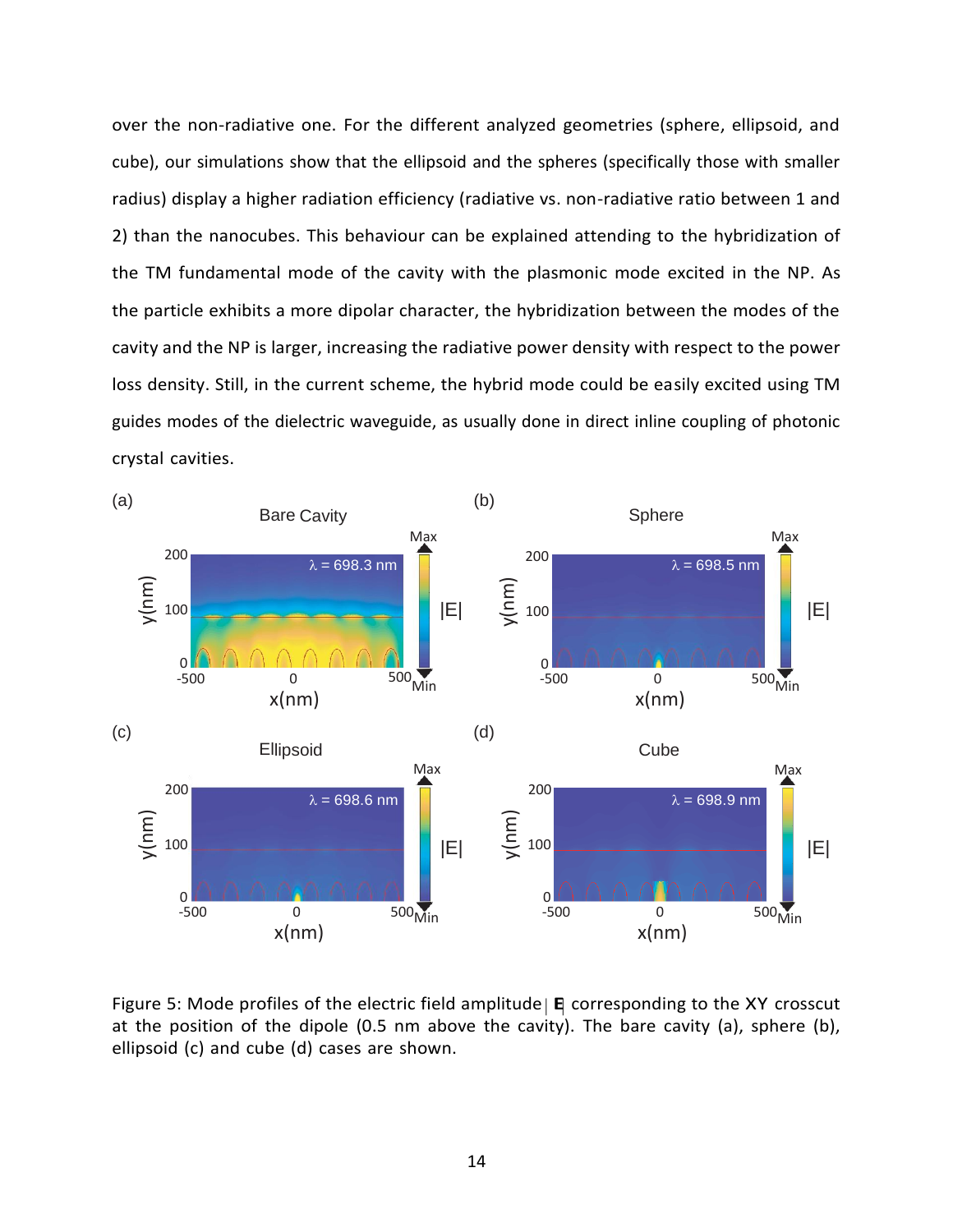## **Coupled harmonic oscillator (CHO) model**

Recently, it has been shown in a theoretical work by Doeleman et al. $8$  and confirmed in a numerical study in Ref. 11 that the behavior of hybrid plasmonic-photonic resonator systems can be accurately predicted by simple analytical modelling of antenna and cavity as a set of coupled harmonic oscillators, driven by a dipole source that represents an emitter. This coupled harmonic oscillator (CHO) model was verified to hold quantitatively for a large class of hybrid plasmonic-photonic resonators and predicts hybrid resonator performance by considering as input exclusively the properties of the bare antenna (scattering properties, LDOS enhancement in absence of the cavity) and cavity (mode volume, *Q*). In particular, the class of systems for which the model was verified includes photonic crystal nanobeams supporting TE confined modes coupled to plasmonic dipolar antennas (such as bow-tie antennas). The physics underlying the model is the assumption that antenna and cavity are weakly coupled, and therefore, the analysis of the antenna response can be properly described through its induced dipole moment. Here we verify whether the structures studied in this work, with their extremely small gaps, can be similarly treated.

To recapitulate the modelling approach, the total LDOS (LDOS<sub>tot</sub>) for such hybrid systems can be expressed as<sup>8</sup>

$$
LDOStot = 1 + \frac{6\pi\epsilon_0 c^3}{\omega^3 n} Im \alpha_H G_{bg}^2 + 2G_{bg}\alpha_H \chi + \chi_H
$$
 (2)

where *n* is the refractive index of the background medium, *c* the speed of light and *ω* optical frequency. The LDOS $_{tot}$  is determined by the interference of three terms, each of which combine response functions of antenna and cavity, dressed by the multiple scattering interactions between them. The subscripted quantities  $\alpha_H = \alpha/(1-\alpha \chi)$  and  $\chi_H = \chi/(1-\alpha \chi)$ represent the hybrid polarizability of the antenna (antenna polarizability modified by the presence of the cavity), respectively the hybrid cavity response function as perturbed by the presence of the antenna. These hybrid quantities are in turn set by the bare antenna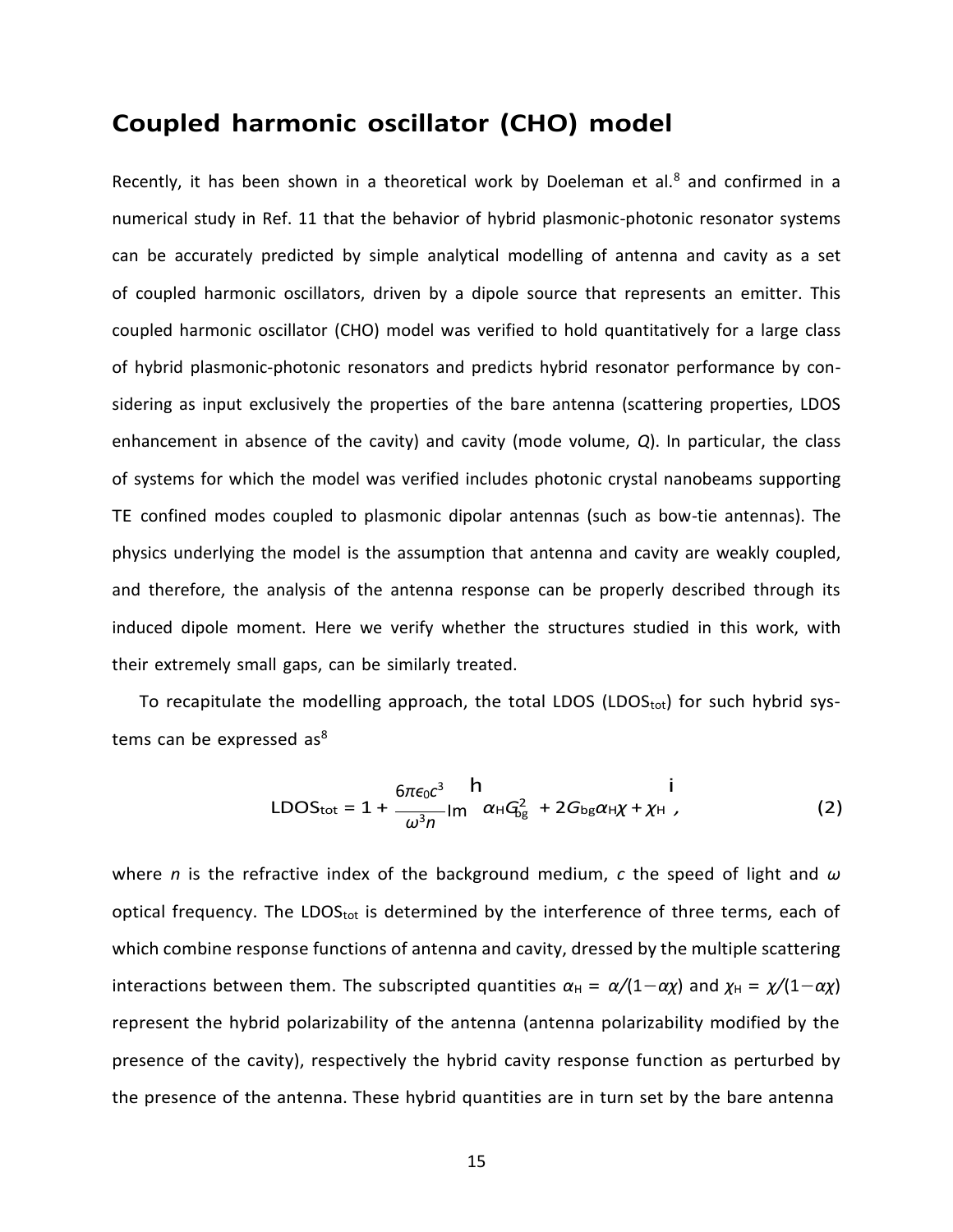*f*unction of the bare cavity  $\chi$  =  $\frac{1}{\epsilon v \nu c} \omega^2/(\omega^2_{\rm C} - \omega^2 - i \omega \kappa)$  that has resonance frequency  $\omega_{\rm C}$ polarizability *α* which sets the antenna scattering and extinction cross sections in absence of the cavity structure, and the bare cavity response function *χ*. Eq. 2 should match the LDOS provided by just the bare antenna if the cavity terms are removed (setting *χ* = 0, also leading to  $\alpha_H = \alpha$ ). Given that  $\alpha$  is already fixed by the antenna scattering and extinction cross section, this matching of LDOS is accounted for by *G*bg, which in a point dipole model is interpreted as the coupling between antenna and source as given by the Green's function in the surrounding background medium. In a similar spirit, in absence of the antenna  $\alpha = 0$ , the LDOS in Eq. 2 should match the bare cavity LDOS. This sets the Lorentzian response and damping rate  $\kappa = \omega_c/Q$  matching the resonance and Q of the unperturbed cavity, and in which the effective mode volume  $V_c$  appears such that Eq. 2 matches the Purcell factor of the cavity at the assumed location of the emitter.



Figure 6: Comparison of the LDOS as a function of the wavelength for the three hybrid systems considered. The green line shows the results of the full-wave simulations (labelled FWS) discussed above. The blue curve shows the LDOS as calculated with Eq. 2 (labelled CHO for coupled oscillator model). The resonance frequency of the cavity in absence of the nanoparticle is indicated as *λ*<sup>c</sup> (dashed vertical lines). The full-wave simulations have been scaled as indicated.

In order to investigate the agreement between our COMSOL simulations and the CHO model, we performed additional simulations on the antennas discussed above, again using COMSOL Multiphysics, to calculate the scattering and extinction cross sections of each antenna in absence of the cavity and by using plane wave excitation. Within the assumption of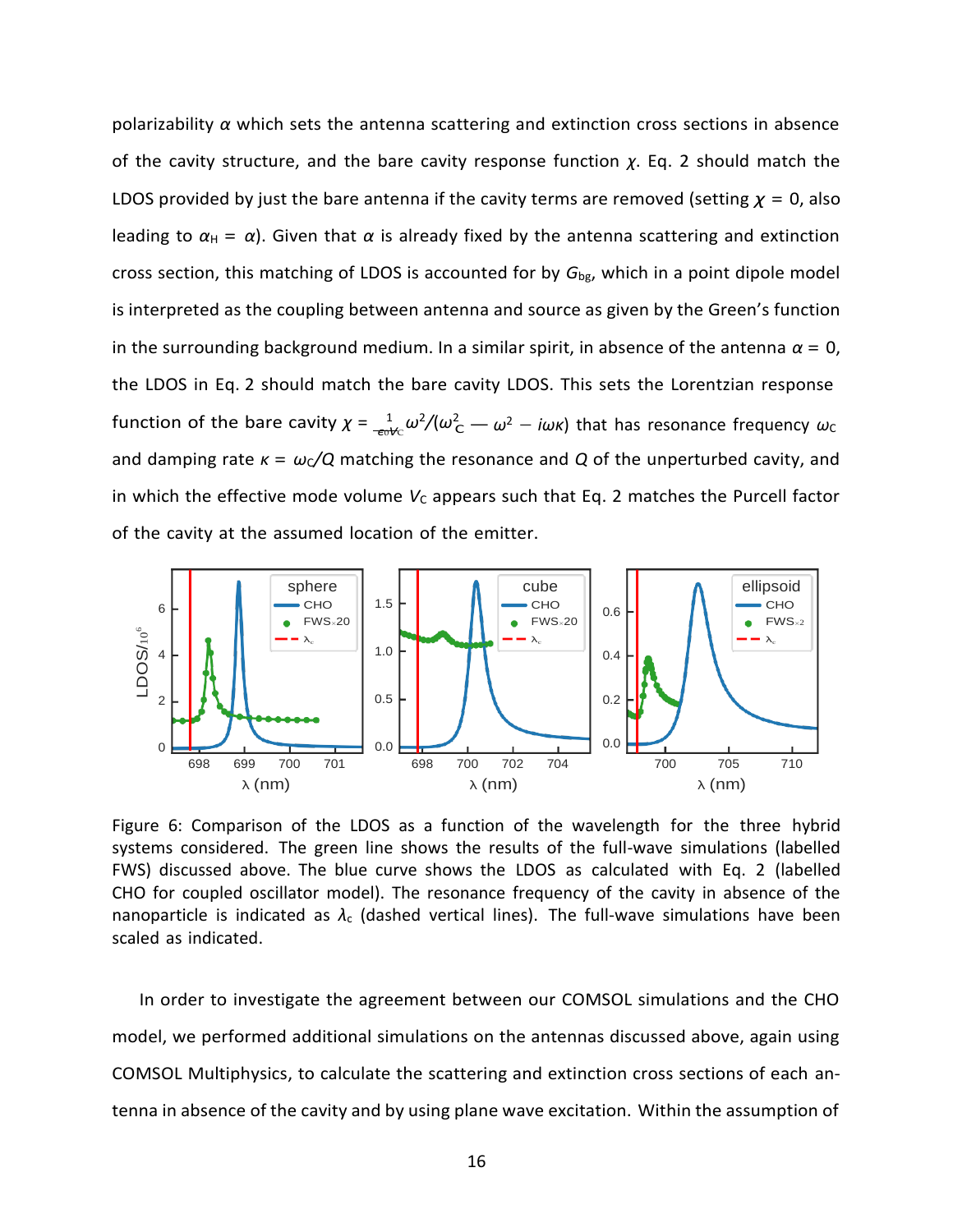dipolar scattering, the obtained frequency-dependent scattering and extinction cross sections can be used to obtain the antenna polarizability by inversion of the relations<sup>43</sup>

$$
\sigma_{\text{scat}} = \frac{\omega^4}{6\pi\epsilon^2 c^4} |\alpha|^2, \quad \sigma_{\text{ext}} = \frac{\omega}{\epsilon^0 c n} \text{Im}(\alpha). \tag{3}
$$

Next, once we have determined *α* from the far-field scattering properties we determine *G*bg (which is approximately real-valued in the near field) from COMSOL calculations of the total LDOS provided at the emitter by inverting Eq. 2 (setting the cavity terms to 0). For a benchmarking of this procedure for dipolar gap-antennas we refer the reader to Refs. 8, 11. We note that the inversion of scattering properties into polarizability only works in frequency domains where the cross sections are in magnitude within the constraints of the unitary limit that provides an upper bound on extinction of dipolar scatterers (σ<sub>ext</sub> ≤ 3/2πλ<sup>2</sup>). While some of the antennas at hand do not satisfy this constraint at their resonance frequency, the antenna-cavity hybrids operate significantly to the red of the antenna resonance frequencies. At the relevant operation frequencies all the antennas show far-field scattering properties well described as electric dipole scattering.

In Figure 6 we show the LDOS calculated from the CHO model, evaluating Eq. 2 with parameters for the bare constituents extracted from the COMSOL simulations. We find that the CHO model (blue lines in Figure 6) predicts Fano lineshapes in LDOS for all the hybrids at hand that are qualitatively similar to those calculated with full-wave simulations of LDOS for the full hybrid system (green curves/symbols). Quantitatively, the CHO prediction significantly overestimates the maximum achievable LDOS of the hybrid systems by a factor of 10—50. In addition, the full-wave numerical simulations are shifted significantly less than the CHO model suggests in resonance wavelength, feature a different degree of broadening, and generally a poorer contrast between peak LDOS and background LDOS (LDOS a few linewidths away from the Fano resonance). This should be contrasted to earlier findings by Palstra et al.<sup>11</sup> wherein the very same procedure gave an excellent quantitative match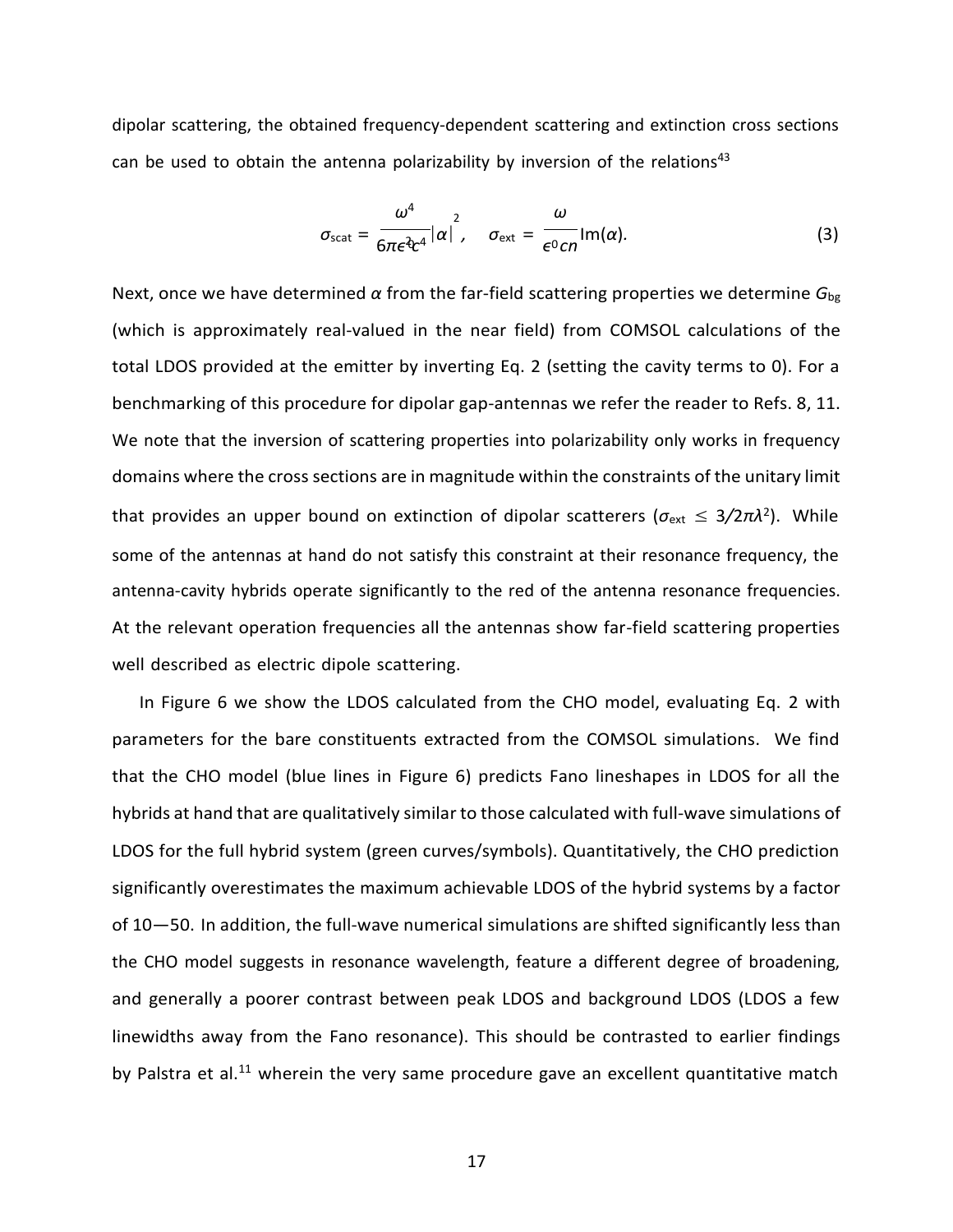between the CHO semi-analytical model and full-wave simulations of hybrid LDOS, in the case of TE-cavity modes in photonic nanobeams coupled to dipolar gap antennas.

The discrepancy between the CHO model and the full-wave results points to the fact that the NPoM-cavity hybrids operate in a qualitatively different regime than previously reported hybrid plasmonic-photonic resonators constructed from dipole antennas and photonic crystal nanobeams. At the extremely small gaps considered in this work, the antennas do not respond with only their electric dipole mode as assumed in the CHO model, and instead high multipole orders in their excitation also contribute. Even without examining the hybrid LDOS spectra, the failure of the dipole model is already evident from the anomalously small frequency shift induced in the cavity mode by the antennas. In cavity perturbation theory a seminal result due originally to Waldron and Bethe is that the complex resonance frequency of the unperturbed cavity  $\tilde{\omega}_c = \omega_0 + i\kappa/2$ , where as before  $\kappa$  is the FWHM of the unperturbed cavity resonance, will shift by ∆*ω*˜ following

$$
\frac{\Delta \tilde{\omega}}{\tilde{\omega}} = -\frac{\alpha}{2V_{C}},\tag{4}
$$

where  $V_c$  is the mode volume of the unperturbed cavity.<sup>44-48</sup> In more recent literature it was shown that this expression generalizes to a wide class of photonic resonances, provided the mode volume  $V_c$  is generalized through quasi-normal mode concepts.<sup>49-51</sup> In this perturbation formula the real part of antenna polarizability *α* results in a frequency shift, and the imaginary part in additional resonance broadening. It can be analytically verified that the CHO model intrinsically reproduces exactly this well-known expression. In other words, the CHO model predicts the hybrid LDOS Fano resonance to occur at the perturbed cavity resonance predicted by Eq. 4. Comparing the resonance shifts between COMSOL simulation and CHO model in Figure 6 thus directly shows that in all the cavity-antenna constructs the frequency shifts are far smaller than would be expected on basis of perturbation theory and the antenna far-field scattering properties that are captured by the polarizability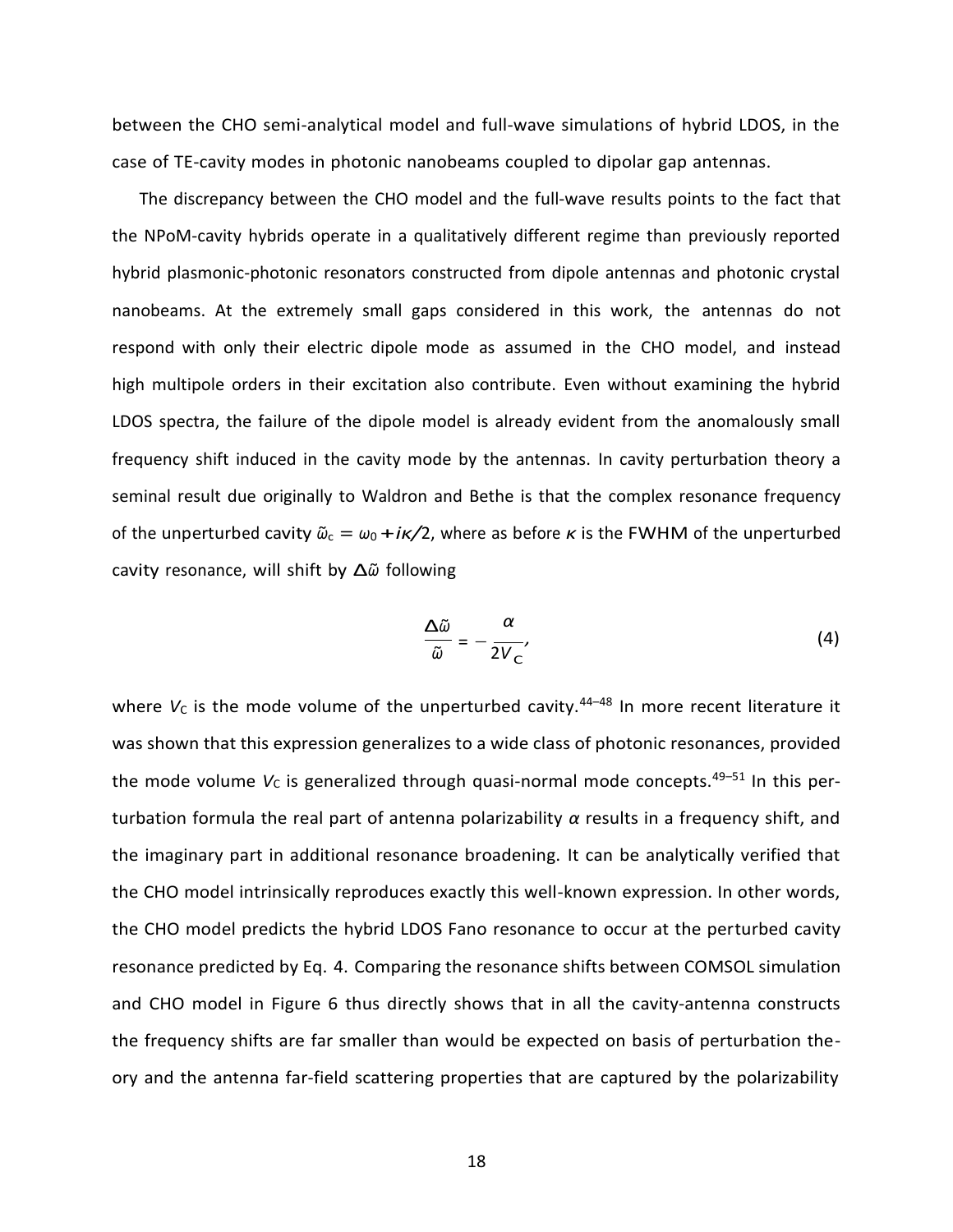*α*. These discrepancies can be directly ascribed to the fact that Waldron's formula assumes the perturbation to be placed in a part of the cavity field where the gradient is small, so that the perturber provides an essentially quasistatic dipolar response. Instead, the field plots directly show very strong field gradients in/at the antenna. Such gradients, and particularly the extreme gap fields are only supported by virtue of retarded and multipolar contributions.<sup>51</sup> We thus conclude that the NPoM inspired hybrids proposed in this work are qualitatively distinct from the previously reported microdisk and nanobeam resonator hybrids due to significant multipolar corrections.

## **Discussion and conclusion**

It is useful to provide a perspective on the achievable *Q* and *V* values in the proposed NPoMinspired hybrids. Figure 7 depicts the *Q* vs. *V* values for the different structures under study in this work. Through this diagram it is possible to compare the hybrid systems and the isolated constituents, in correspondence with Ref. 11. As expected, the hybrid systems are in the intermediate regime, taking *Q* and *V* values between those of the photonic cavity and the plasmonic nanoparticle. Dashed diagonal lines show lines of constant Purcell factor. At the very small emitter-particle distances considered in this work, the LDOS values and *Q*'s for the bare nanoparticles and for the sphere on a non-structured substrate are quite similar. Our hybrid cavities enable values of  $F_P$  above 10<sup>5</sup>. For these extremely narrow gaps the LDOSenhancement in terms of achievable peak LDOS are less advantageous than extrapolated from the CHO model. At the same time the achievable LDOS values are higher than those that have been predicted for hybrids composed of standard TE-polarized photonic crystal nanobeam cavities and bow-tie antennas, $^{11}$  for bow-tie gaps that are realistically achievable by lithography (limited to circa 15 nm). To attain LDOS values in such TE hybrids based on bow-tie nanoantennas that are as high as we find in this work for NPoM-inspired hybrids, would require bow-tie gaps below 5 nm, which are challenging to achieve in a controllable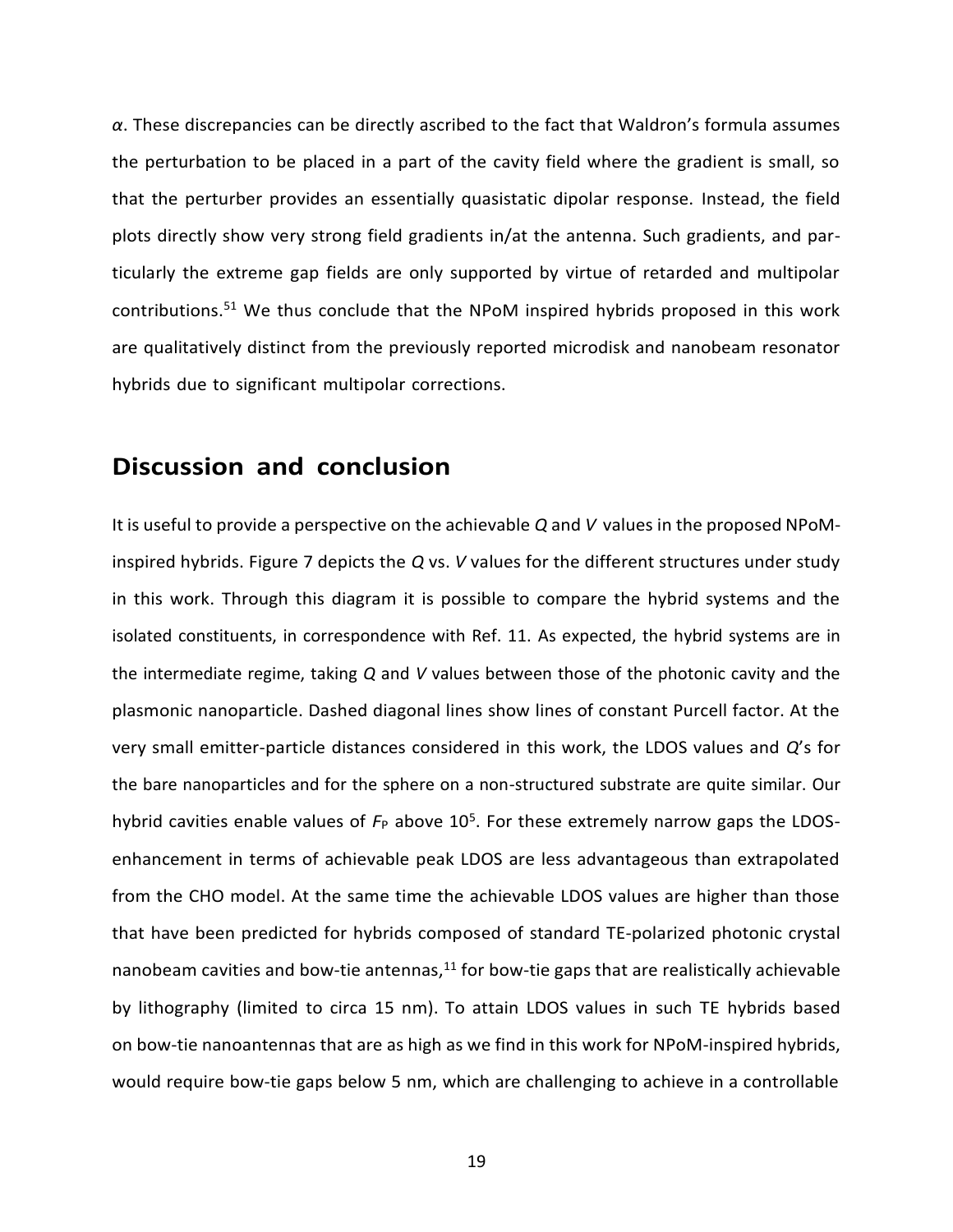fashion, as discussed above.



Figure 7: Quality factors *Q* and normalized effective mode volumes *V* for bare metallic nanoparticles (squares of different colors according to the nanoparticle geometry: sphere– yellow; ellipsoid–red and cube–magenta), the photonic crystal nanobeam cavity (circle), the spherical nanoparticle  $(R = 40 \text{ nm})$  on a non-structured gallium phosphide substrate (diamond) and the hybrids (triangles of different colors according to the geometry of the nanoparticle on the cavity: sphere–yellow; ellipsoid–red and cube–magenta). The dimensions for the different nanoparticles are: sphere ( $R = 40$  nm), ellipsoid ( $w_e = 40$  nm and  $l_e = 70$ nm) and cube (*l* = 75 nm). Diagonal dashed lines are lines of constant Purcell factor with value  $F_p$  as labelled.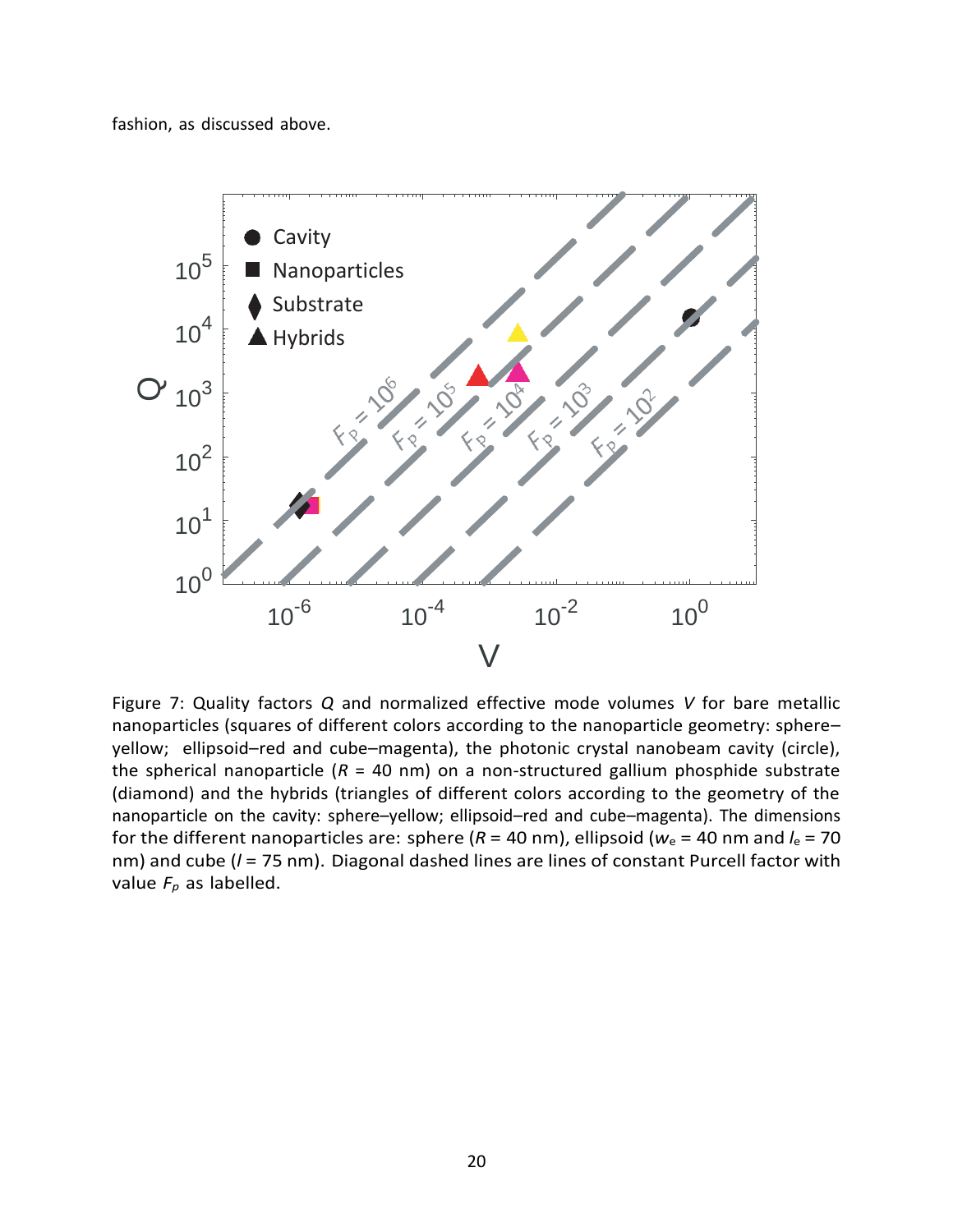In summary, we propose a novel design of hybrid photonic-plasmonic cavities based on the combination of a NPoM plasmonic cavity and a TM dielectric photonic crystal cavity. This nanostructure is suggested as an alternative to previous hybrid cavities, which are realized by means of metallic bow-tie antennas on dielectric cavities. Our proposed hybrid cavity works for different geometries of metallic nanoparticles including spheres, ellipsoids or cubes. The main advantage of the proposed hybrid is that it enables nm- and sub-nm scale gaps in a controllable way, which is out of reach in a repetitive way when the gap is defined lithographically. Such nm-scale gaps are required to get extreme small mode volumes, eventually reaching the picoscale as in standard NPoM approaches. We evidence that for a gold nanoparticle separated from a dielectric photonic cavity by a 1 nm gap, normalized mode volumes around 10*<sup>−</sup>*<sup>3</sup> are achieved. Furthermore, the *Q*-factor exhibit high values (around 10<sup>3</sup>), which could even be larger by implementation of a more exhaustive design of the photonic cavity. It is the first time, to the best of our knowledge, that it is proposed a feasible hybrid plasmonic-photonic cavity with high Purcell factors ( $F_P$  = 10<sup>5</sup> ). In comparison with the Purcell factors obtained with feasible gaps (*d* = 10 nm) for hybrid plasmonic-photonic (TE) configurations, we reach an improvement of one order of magnitude. This means that this hybrid configuration is able to combine the best of both configurations: high *Q*-factors due to the dielectric cavity and extremely small mode volumes (well below the diffraction limit) thanks to the metallic nanoparticle. In addition, as it was demonstrated in previous works based on bow-ties antennas on dielectric cavities operating for TE polarization, changing the detuning between the cavity and the nanoparticle it is possible to achieve different *Q* and *V* values. In our approach, by increasing the radius of the nanosphere from  $R = 30$  nm to  $R = 70$  nm,  $Q$  and  $V$  range from  $Q_{HYB} = 1.9 \times 10^4$ ;  $V_{\text{HYB}} = 5.1 \times 10^{-3}$  to  $Q_{\text{HYB}} = 1.6 \times 10^3$ ;  $V_{\text{HYB}} = 1.1 \times 10^{-3}$ . Changing some parameters of the photonic cavity, such as the period or the nanobeam thickness, should also enable a fine tuning of *Q* and *V* . Our results unveil a new building block in the context of hybrid plasmonic-photonic circuits<sup>52</sup> which should find application in enhanced Raman scattering,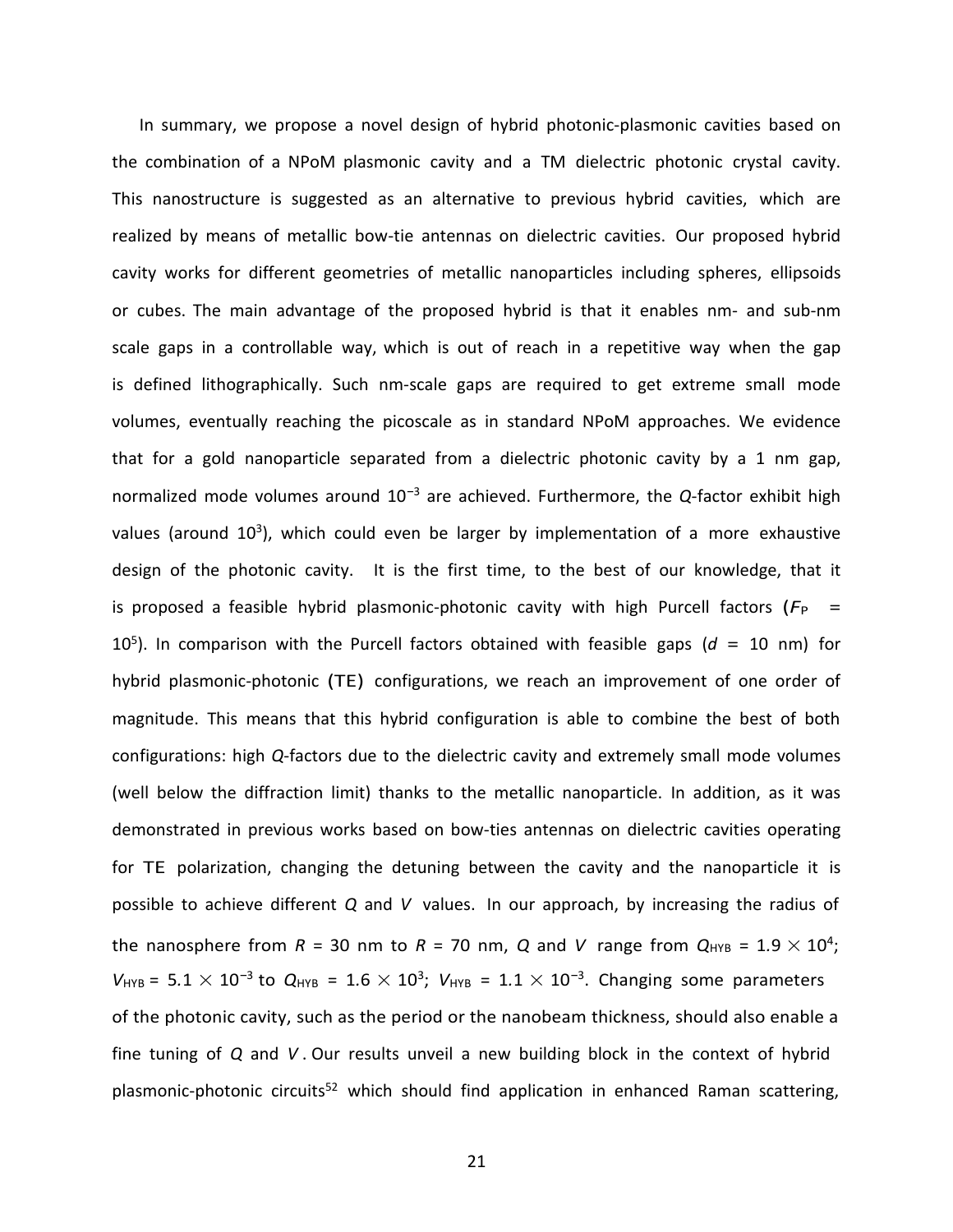harmonic generation and molecular optomechanics even in the few-photon regime.

#### **Methods**

#### **Numerical simulations**

The results are calculated by means of the Finite Element Method (FEM), implemented in the commercial software COMSOL Multiphysics.  $53$  Using the Radio Frequency Module in COMSOL, the Maxwell equations together with the boundary conditions are solved in the frequency domain. The optical constants for gold nanoparticles are taken from Ref. 54. The refractive index for gallium phosphide (GaP) is *n* = 3*.*49. To determine the LDOS, the structure is illuminated by an electric point-dipole source, whose dipole moment is considered along the *z*-axis (along the axis connecting the sphere and the cavity). The normalized local density of optical states is defined as:

$$
LDOS = \frac{P_{\text{rad}} + P_{\text{loss}}}{P_{\text{rad air}} + P_{\text{loss air}}}
$$
(5)

where  $P_{rad}$  is the radiative power density and  $P_{loss}$  is the total power loss density. The numerator corresponds to the radiative and nonradiative power emitted by the dipole coupled with the structure. However, the denominator contains the radiative and nonradiative power emitted by the dipole in vacuum. The dipole is located at the center of the structure and in the middle of the gap between the nanoparticle and the cavity. This means 0.5 nm below the nanoparticle and 0.5 nm above the surface of the beam. The hybrid geometry is surrounded by a cylindrical air region of radius 1.72  $\mu$ m. An additional smaller cylinder with a radius of 1.11 µm and made of air is placed in the center of the larger cylinder. The scattered power ( $P_{rad}$ ) is calculated at the boundaries of the smaller cylinder, whereas the total power loss density is obtained by means of the volume integration of the losses in the metallic nanoparticle. The dipole source is surrounded by a sphere with a diameter which is equal to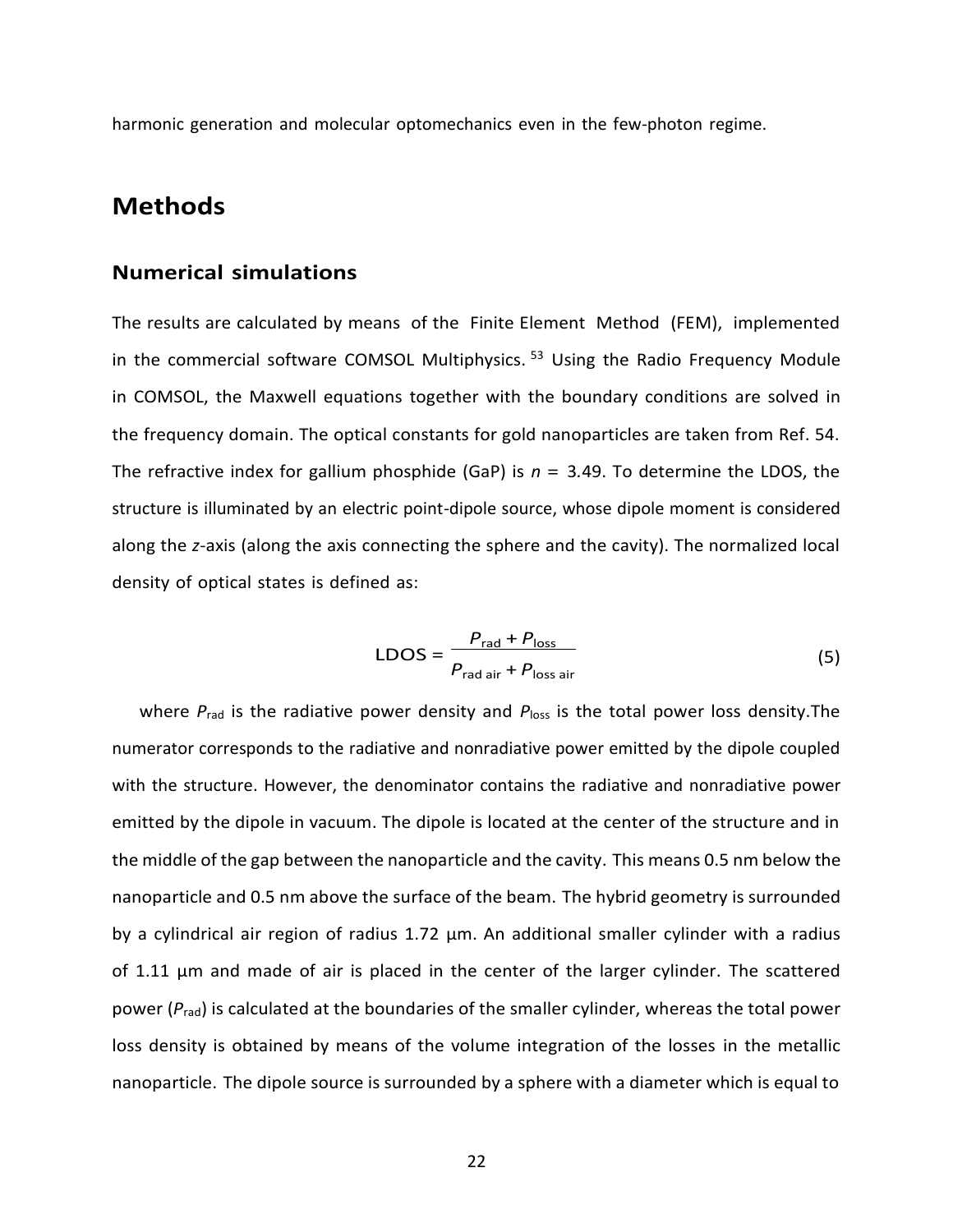the gap size (*d* = 1 nm) to ensure a sufficient fine grid in close proximity to the dipole source. The mesh of the surrounding air medium is chosen to be smaller than 150 nm and that of the cavity and particle is smaller than 45 nm. The mesh of the sphere surrounding the dipole source is smaller than 1.2 nm. The cylindrical region of air is surrounded by a perfectly matched layer (PML) with a thickness of 0.5 µm. The mode profiles are calculated with the eigenmode solver of COMSOL Multiphysics. Through these near-field plots we can see the electric field distribution in the structure for the eigenfrequencies of interest. It is remarkable to clarify that the same mesh is used for the LDOS and eigenmode calculations and for the different analyzed structures: bare nanoparticles, bare cavity and hybrid. In all the cases, the same geometry is considered and only optical constants of the materials are changed appropriately. For the near-field map corresponding to the isolated sphere, the structure is illuminated with a plane wave propagating along the *x*-axis and linearly polarized along the *z*-axis. As the main aim is to observe the kind of plasmonic resonance that is excited (in this case dipolar electric), plane wave illumination is chosen. Furthermore, attending to time-consuming computations, the nanosphere is located in a homogeneous spherical air region of radius 700 nm. The PML thickness corresponds to 200 nm. To ensure numerical convergence of the results, the tetrahedral mesh is chosen to be sufficiently fine. Thus, the mesh of the nanosphere is smaller than 10 nm.

### **References**

- (1) Purcell, E. M. Spontaneous emission probabilities at radio frequencies. *Phys. Rev.* **1946**, *69*, 681.
- (2) Koenderink, A. F. On the use of Purcell factors for plasmon antennas. *Opt. Lett.* **2010**, *35*, 4208–4210.
- (3) Zambrana-Puyalto, X.; Bonod, N. Purcell factor of spherical Mie resonators. *Phys. Rev. B* **2015**, *91*, 195422.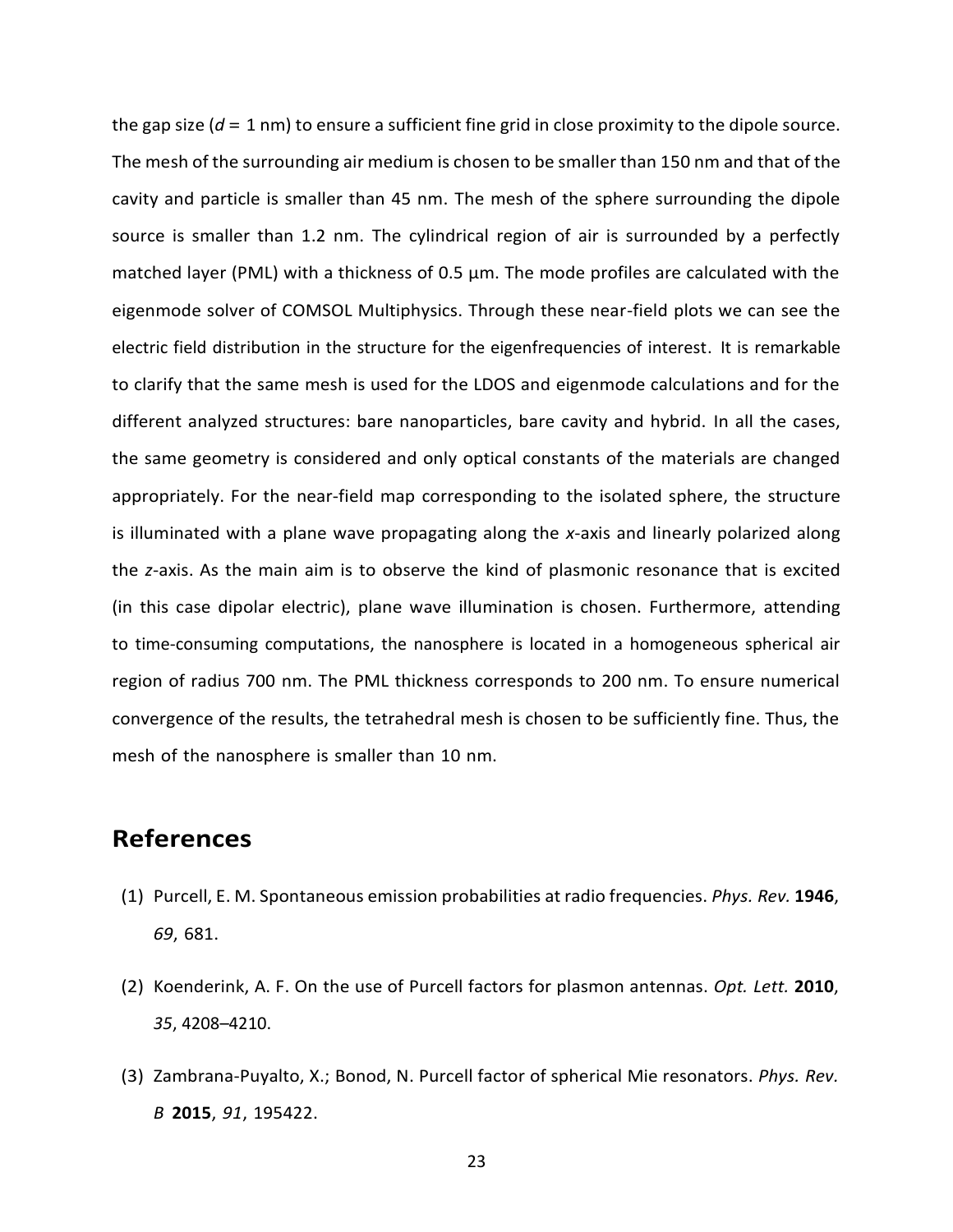- (4) Asano, T.; Ochi, Y.; Takahashi, Y.; Kishimoto, K.; Noda, S. Photonic crystal nanocavity with a Q factor exceeding eleven million. *Opt. Express* **2017**, *25*, 1769–1777.
- (5) Vahala, K. J. Optical microcavities. *Nature* **2003**, *424*, 839–846.
- (6) Schuller, J. A.; Barnard, E. S.; Cai, W.; Jun, Y. C.; White, J. S.; Brongersma, M. L. Plasmonics for extreme light concentration and manipulation. *Nat. Mater.* **2010**, *9*, 193–204.
- (7) Benz, F.; Schmidt, M. K.; Dreismann, A.; Chikkaraddy, R.; Zhang, Y.; Demetriadou, A.; Carnegie, C.; Ohadi, H.; de Nijs, B.; Esteban, R.; Aizpurua, J.; Baumberg, J. J. Single-molecule optomechanics in "picocavities". *Science* **2016**, *354*, 726– 729.
- (8) Doeleman, H. M.; Verhagen, E.; Koenderink, A. F. Antenna–Cavity Hybrids: Matching Polar Opposites for Purcell Enhancements at Any Linewidth. *ACS Photonics* **2016**, *3*, 1943–1951.
- (9) Akselrod, G. M.; Argyropoulos, C.; Hoang, T. B.; Cirac`ı, C.; Fang, C.; Huang, J.; Smith, D. R.; Mikkelsen, M. H. Probing the mechanisms of large Purcell enhancement in plasmonic nanoantennas. *Nat. Photonics* **2014**, *8*, 835–840.
- (10) Dezfouli, M. K.; Gordon, F.; Hughes, S. Molecular Optomechanics in the Anharmonic Cavity QED Regime Using Hybrid Metal-Dielectic Cavity Modes. *ACS Photonics* **2019**, *6*, 1400–1408.
- (11) Palstra, I. M.; Doeleman, H. M.; Koenderink, A. F. Hybrid cavity-antenna systemsfor quantumoptics outside the cryostat? *Nanophotonics* **2019**, *8*, 1513–1531.
- (12) Doeleman, H. M.; Dieleman, C. D.; Mennes, C.; Ehler, B.; Koenderink, A. F. Observation of Cooperative Purcell Enhancements in Antenna-Cavity Hybrids. *ACS Nano* **2020**, *14*, 12027–12036.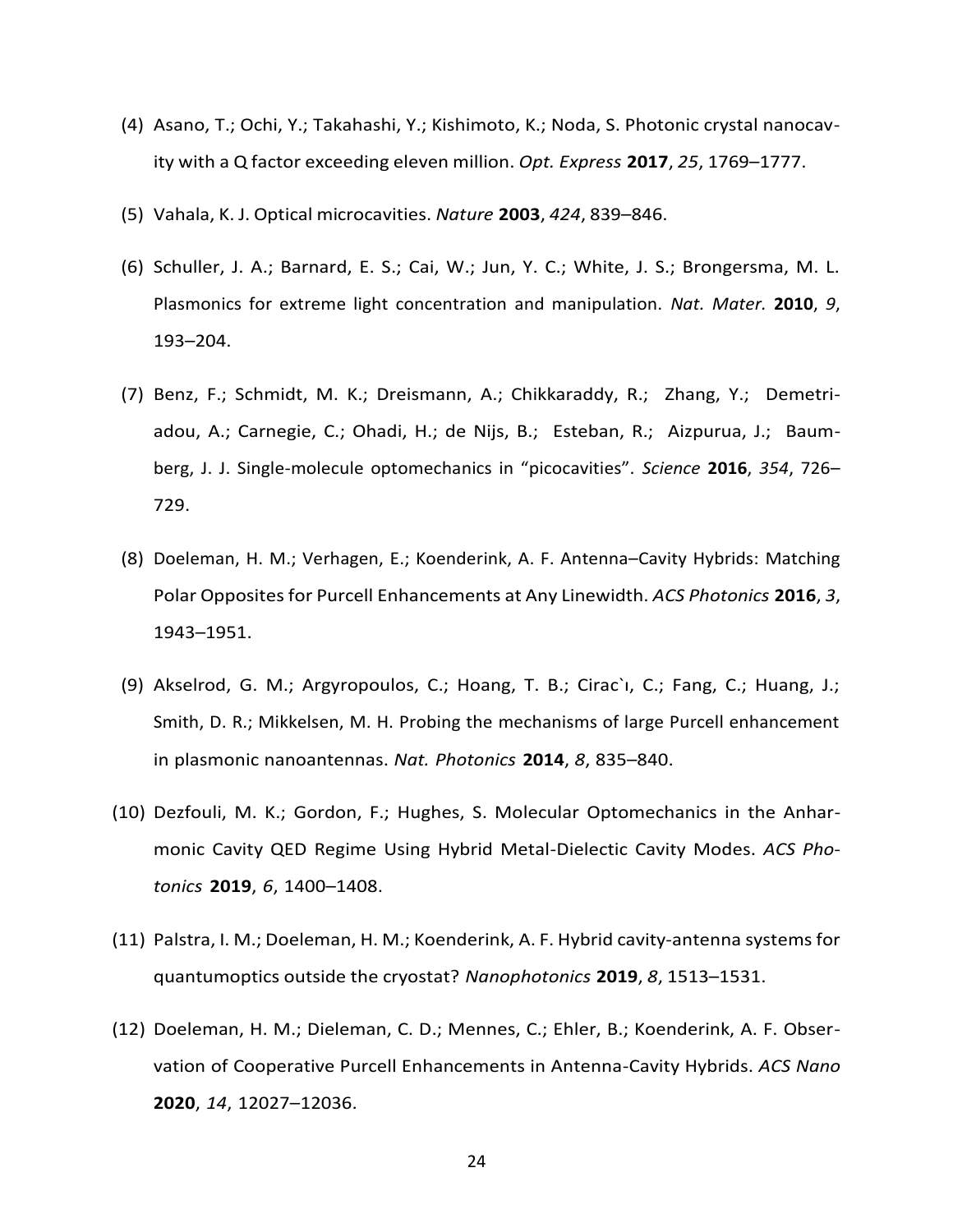- (13) Zhang, H.; Liu, Y.-C.; Wang, C.; Zhang, N.; Lu, C. Hybrid photonic-plasmonic nanocavity with ultra-high Q/V. *Opt. Lett.* **2020**, *45*, 4797–4797.
- (14) Arbabi, E.; Kamali, S. M.; Arnold, S.; Goddard, L. L. Hybrid whispering gallery mode/plasmonic chain ring resonators for biosensing. *Appl. Phys. Lett.* **2014**, *105*, 231107.
- (15) Hong, Y.; Ahn, W.; Boriskina, S. V.; Zhao, X.; Reinhard, B. M. Directed Assembly of Optoplasmonic Hybrid Materials with Tunable Photonic–Plasmonic Properties. *J. Phys. Chem. Lett.* **2015**, *6*, 2056–2064.
- (16) Klusmann, C.; Suryadharma, R. N. S.; Oppermann, J.; Rockstuhl, C.; Kalt, H. Hybridizing whispering gallery modes and plasmonic resonances in a photonic metadevice for biosensing applications. *J. Opt. Soc. Am. B* **2017**, *34*, D46–D55.
- (17) Kneipp, K.; Wang, Y.; Kneipp, H.; Perelman, L. T.; Itzkan, I.; Dasari, R. R.; Feld, M. S. Single Molecule Detection Using Surface-Enhanced Raman Scattering (SERS). *Phys. Rev. Lett.* **1997**, *78*, 1667–1670.
- (18) Hill, M. T.; Gather, M. C. Advances in small lasers. *Nat. Photonics* **2014**, *8*, 908–918.
- (19) Chikkaraddy, R.; de Nijs, B.; Benz, F.; Barrow, S. J.; Scherman, O. A.; Rosta, E.; Demetriadou, A.; Fox, P.; Hess, O.; Baumberg, J. J. Single-molecule strong coupling at room temperature in plasmonic nanocavities. *Nature* **2016**, *535*, 127–130.
- (20) Peyskens, F.; Dhakal, A.; Dorpe, P. V.; Thomas, N. L.; Baets, R. Surface Enhanced Raman Spectroscopy Using a Single Mode Nanophotonic Plasmonic Platform. *ACS Photonics* **2016**, *3*, 102–108.
- (21) Losada, J.; Raza, A.; Clemmen, S.; Serrano, A.; Griol, A.; Baets, R.; Mart´ınez, A. SERS detection via individual bowtie nanoantennas integrated in  $Si<sub>3</sub>N<sub>4</sub>$  waveguides. *IEEE J. Selected Top. Quantum Electron* **2019**, *25*, 4600806.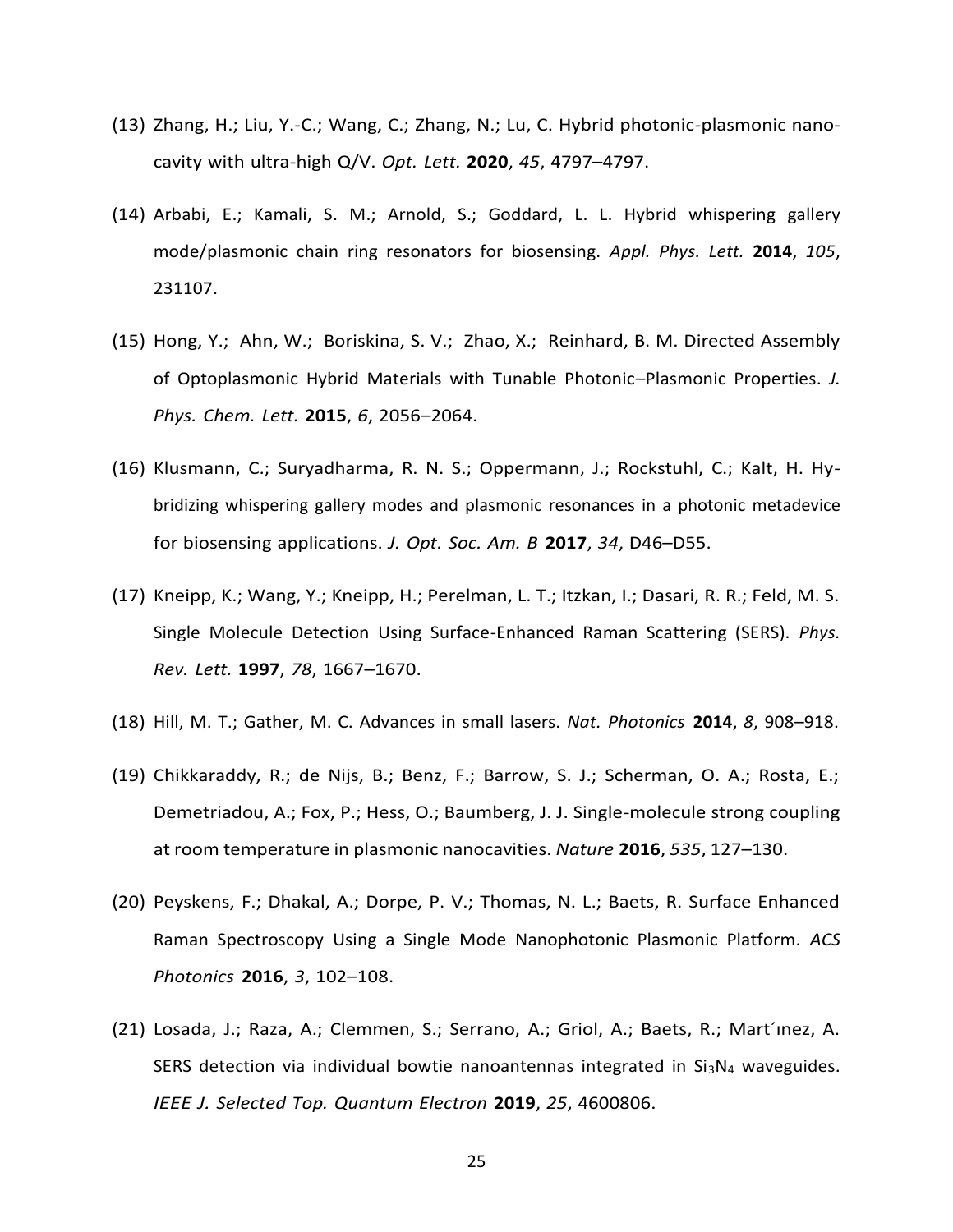- (22) Bian, Y.; Gong, Q. Bow-Tie Hybrid Plasmonic Waveguides. *J. Light. Technol.* **2014**, *32*, 4504–4509.
- (23) Yue, W.-C.; Yao, P.-J.; Xu, L.-X.; Ming, H. All-dielectric bowtie waveguide with deep subwavelength mode confinement. *Front. Phys.* **2018**, *13*, 134207.
- (24) Pita, I. A.; Kumbham, M.; Schmidt, M.; Gleeson, M.; Ryan, K. M.; Silien, C.; Liu, N. Surface plasmon propagation enhancement via bowtie antenna incorporation in Aumica block waveguides. *Appl. Opt.* **2018**, *57*, E50–E56.
- (25) Astorino, A.; Lægsgaard, J.; Rottwitt, K. The Bowtie Effect in Cylindrical Waveguides. *J. Light. Technol.* **2018**, *36*, 3309–3317.
- (26) Hatab, N. A.; Hsueh, C.-H.; Gaddis, A. L.; Retterer, S. T.; Li, J.-H.; Eres, G.; Zhang, Z.; Gu, B. Free-standing optical gold bowtie nanoantenna with variable gap size for enhanced Raman spectroscopy. *Nano Lett.* **2010**, *10*, 4952–4955.
- (27) Zhu, W.; Crozier, K. B. Quantum mechanical limit to plasmonic enhancement as observed by surface-enhanced Raman scattering. *Nat. Commun.* **2014**, *5*, 5228.
- (28) Duan, H.; Fernández-Domínguez, A. I.; Bosman, M.; Maier, S. A.; Yang, J. K. W. Nanoplasmonics: Classical down to the Nanometer Scale. *Nano Lett.* **2012**, *12*, 1683– 1689.
- $(29)$  Lévêque, G.; Martin, O. J. F. Optical interactions in a plasmonic particle coupled to a metallic film. *Opt. Express* **2006**, *14*, 9971–9981.
- (30) Ciracì, C.; Hill, R. T.; Mock, J. J.; Urzhumov, Y.; Fernández-Domínguez, A. I.; Maier, S. A.; Pendry, J. B.; Chilkoti, A.; Smith, D. R. Probing the ultimate limits of plasmonic enhancement. *Science* **2012**, *337*, 1072–1074.
- (31) Baumberg, J. J.; Aizpurua, J.; Mikkelsen, M. H.; Smith, D. R. Extreme nanophotonics from ultrathin metallic gaps. *Nat. Mater.* **2019**, *18*, 668–678.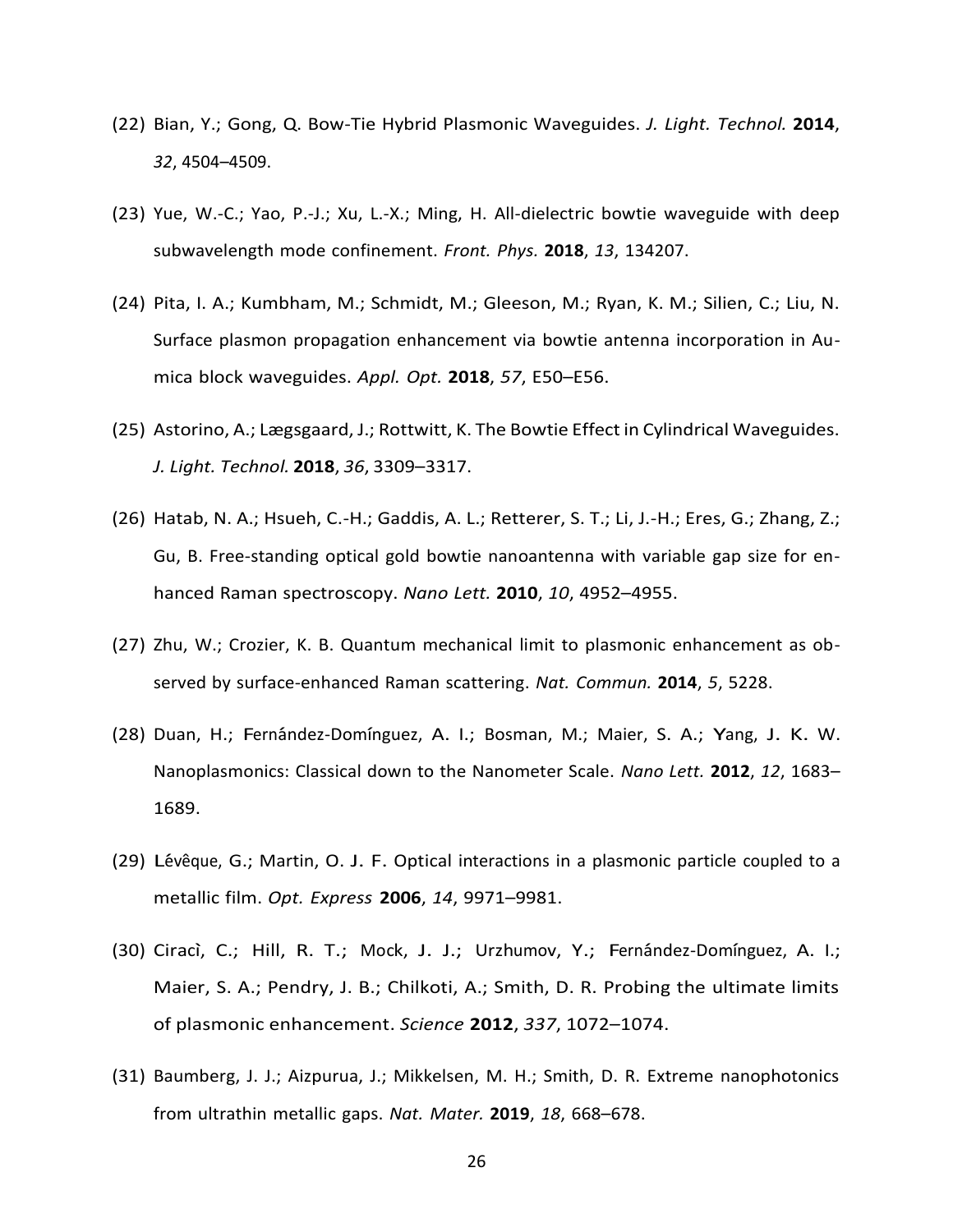- (32) Carnegie, C.; Griffiths, J.; de Nijs, B.; Readman, C.; Chikkaraddy, R.; Deacon, W. M.; Zhang, Y.; Szabó, I.; Rosta, E.; Aizpurua, J.; Baumberg, J. J. Room-Temperature Optical Picocavities below 1 nm<sup>3</sup> Accessing Single-Atom Geometries. *J. Phys. Chem. Lett.* **2018**, *9*, 7146–7151.
- (33) Barbry, M.; Koval, P.; Marchesin, F.; Esteban, R.; Borisov, A. G.; Aizpurua, J.; Sánchez-Portal, D. Atomistic Near-Field Nanoplasmonics: Reaching Atomic-Scale Resolution in Nanooptics. *Nano Lett.* **2015**, *15*, 3410–3419.
- (34) Lee, S.-G.; Magnusson, R. Essential differences between TE and TM band gaps in periodic films at the first Bragg condition. *Opt. Lett.* **2019**, *44*, 4658–4661.
- (35) Johnson, S. G.; Fan, S.; Villeneuve, P. R.; Joannopoulos, J. D.; Kolodziejski, L. A. Guided modes in photonic crystal slabs. *Phys. Rev. B* **1999**, *60*, 5751.
- (36) Pennec, Y.; Rouhani, B. D.; Boudouti, E. H. E.; Li, C.; Hassouani, Y. E.; Vasseur, J. O.; Papanikolaou, N.; Benchabane, S.; Laude, V.; Martinez, A. Simultaneous existence of phononic and photonic band gaps in periodic crystal slabs. *Opt. Express* **2010**, *18*, 14301–14310.
- (37) Zhang, Y.; McCutcheon, M. W.; Burgess, I. B.; Lončar, M. Ultra-high-Q TE/TM dualpolarized photonic crystal nanocavities. *Opt. Lett.* **2009**, *34*, 2694–2696.
- (38) McCutcheon, M. W.; Deotare, P. B.; Zhang, Y.; Lonˇcar, M. High-*Q*-transverseelectric/transverse magnetic photonic crystal nanobeam cavities. *Appl. Phys. Lett.* **2011**, *98*, 111117.
- (39) Wilson, D. J.; Schneider, K.; Hönl, S.; Anderson, M.; Baumgartner, Y.; Czornomaz, L.; Kippenberg, T. J.; Seidler, P. Integrated gallium phosphide nonlinear photonics. *Nat. Photonics* **2020**, *14*, 57–62.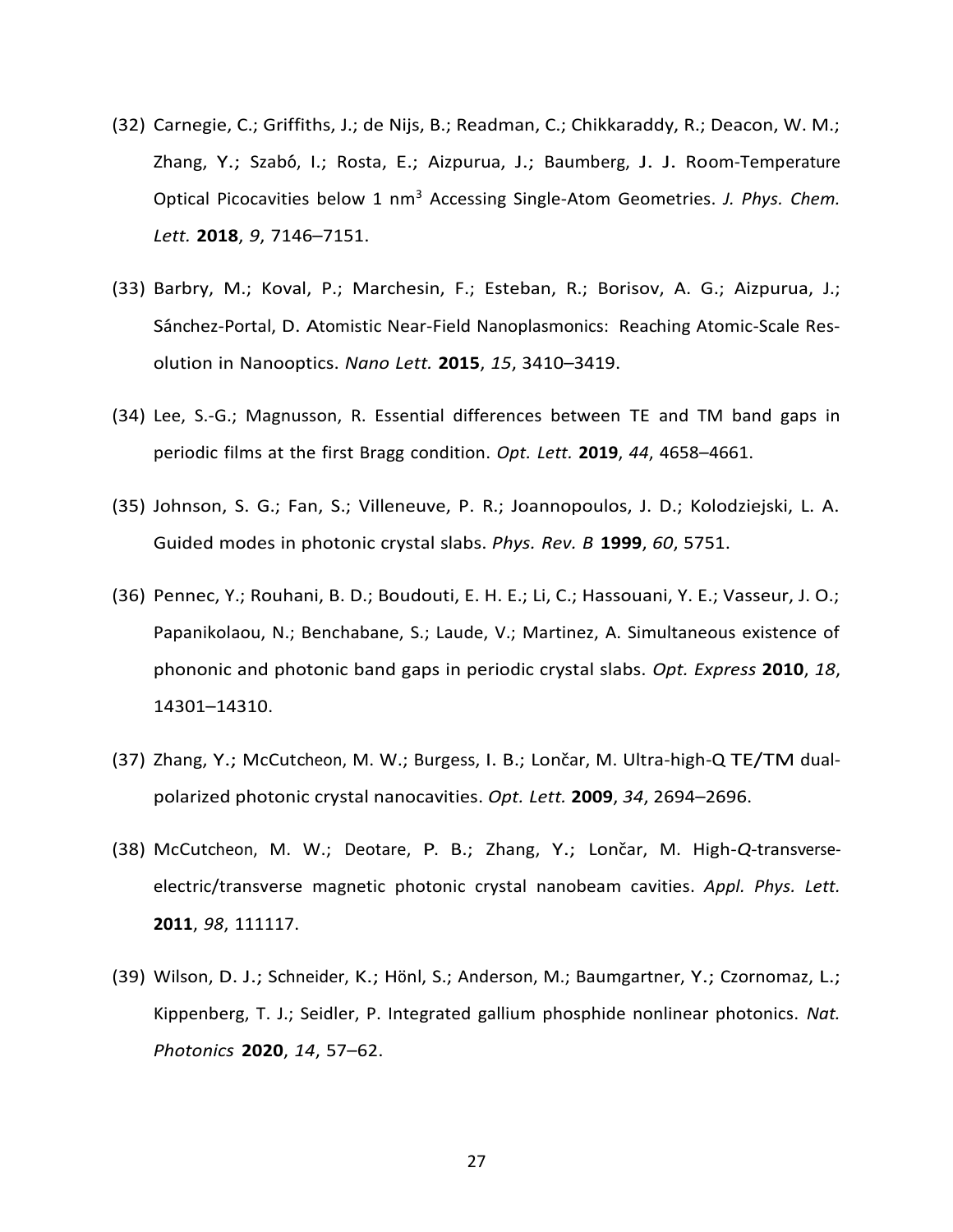- (40) Stockill, R.; Forsch, M.; Beaudoin, G.; Pantzas, K.; Sagnes, I.; Braive, R.; Gröblacher, S. Gallium Phosphide as a Piezoelectric Platform for Quantum Optomechanics. *Phys. Rev. Lett.* **2019**, *123*, 163602.
- (41) Xomalis, A.; Chikkaraddy, R.; Oksenberg, E.; Shlesinger, I.; Huang, J.; Garnett, E. C.; Koenderink, A. F.; Baumberg, J. J. Controlling Optically Driven Atomic Migration Using Crystal-Facet Control in Plasmonic Nanocavities. *ACS Nano* **2020**, *14*, 10562– 10568.
- (42) Zhang, R.; Zhang, Y.; Dong, Z. C.; Jiang, S.; Zhang, C.; Chen, L. G.; Zhang, L.; Liao, Y.; Aizpurua, J.; Luo, Y.; Yang, J. L.; Hou, J. G. Chemical mapping of a single molecule by plasmon-enhanced Raman scattering. *Nature* **2013**, *498*, 82–86.
- (43) Zhao, L.; Kelly, K. L.; Schatz, G. C. The Extinction Spectra of Silver Nanoparticle Arrays: Influence of Array Structure on Plasmon Resonance Wavelength and Width†. *The Journal of Physical Chemistry B* **2003**, *107*, 7343–7350.
- (44) Waldron, R. Perturbation theory of resonant cavities. *Proceedings of the IEE - Part C: Monographs* **1960**, *107*, 272–274(2).
- (45) Klein, O.; Donovan, S.; Dressel, M.; Grüner, G. Microwave cavity perturbation technique: Part I: Principles. *International Journal of Infrared and Millimeter Waves* **1993**, *14*, 2423–2457.
- (46) Vollmer, F.; Arnold, S. Whispering-gallery-mode biosensing: label-free detection down to single molecules. *Nature Methods* **2008**, *5*, 591–596.
- (47) Koenderink, A. F.; Kafesaki, M.; Buchler, B. C.; Sandoghdar, V. Controlling the Resonance of a Photonic Crystal Microcavity by a Near-Field Probe. *Physical Review Letters* **2005**, *95* .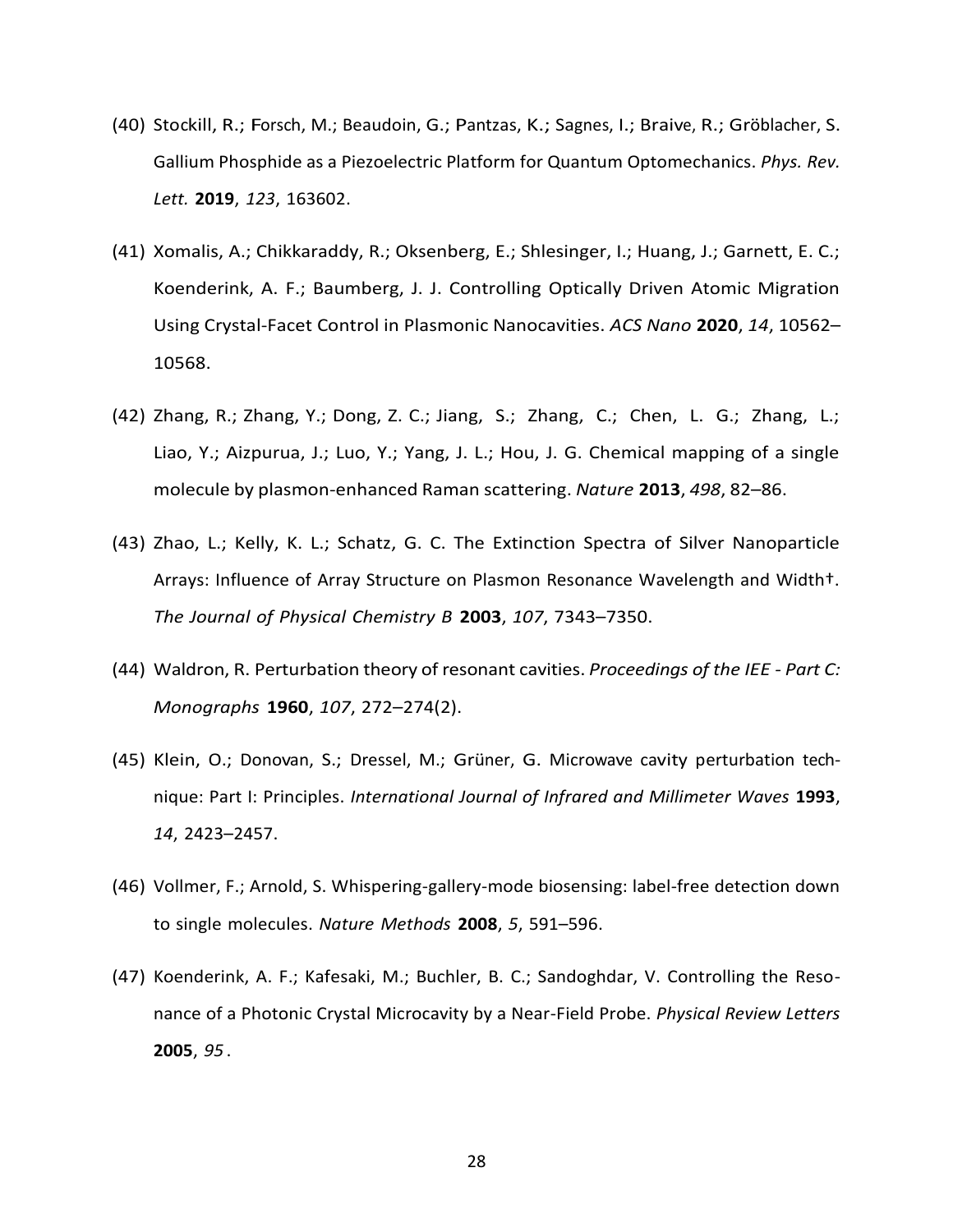- (48) Ruesink, F.; Doeleman, H. M.; Hendrikx, R.; Koenderink, A. F.; Verhagen, E. Perturbing Open Cavities: Anomalous Resonance Frequency Shifts in a Hybrid Cavity-Nanoantenna System. *Physical Review Letters* **2015**, *115* .
- (49) Yang, J.; Giessen, H.; Lalanne, P. Simple Analytical Expression for the Peak-Frequency Shifts of Plasmonic Resonances for Sensing. *Nano Letters* **2015**, *15*, 3439–3444.
- (50) Weiss, T.; Mesch, M.; Schäferling, M.; Giessen, H.; Langbein, W.; Muljarov, E. From Dark to Bright: First-Order Perturbation Theory with Analytical Mode Normalization for Plasmonic Nanoantenna Arrays Applied to Refractive Index Sensing. *Physical Review Letters* **2016**, *116* .
- (51) Cogn´ee, K. G.; Doeleman, H. M.; Lalanne, P.; Koenderink, A. F. Cooperative interactions between nano-antennas in a high-Q cavity for unidirectional light sources. *Light: Science & Applications* **2019**, *8* .
- (52) no, F. J. R.-F.; Espinosa-Soria, A.; Mart´ınez, A. Exploiting metamaterials, plasmonics and nanoantennas concepts in silicon Photonics. *J. Opt.* **2016**, *18*, 123001.
- (53) COMSOL Multiphysics 5.0, (COMSOL Inc., 2015). [https://www.comsol.com](http://www.comsol.com/).
- (54) Palik, E. D. *Handbook of optical constants of solids*; Academic press, 1998.

#### **Acknowledgement**

We thank C. Galland for useful discussions. This research has been funded by the European Commission under the Project THOR (H2020-EU-829067). A.B. acknowledges financial support by the Alexander von Humboldt Foundation. A. M. acknowledges support from the Spanish Ministerio de Ciencia, Innovación y Universidades (grants PGC2018-094490-B, PRX18/00126) and the Generalitat Valenciana (grants PROMETEO/2019/123, PPC/2018/002).